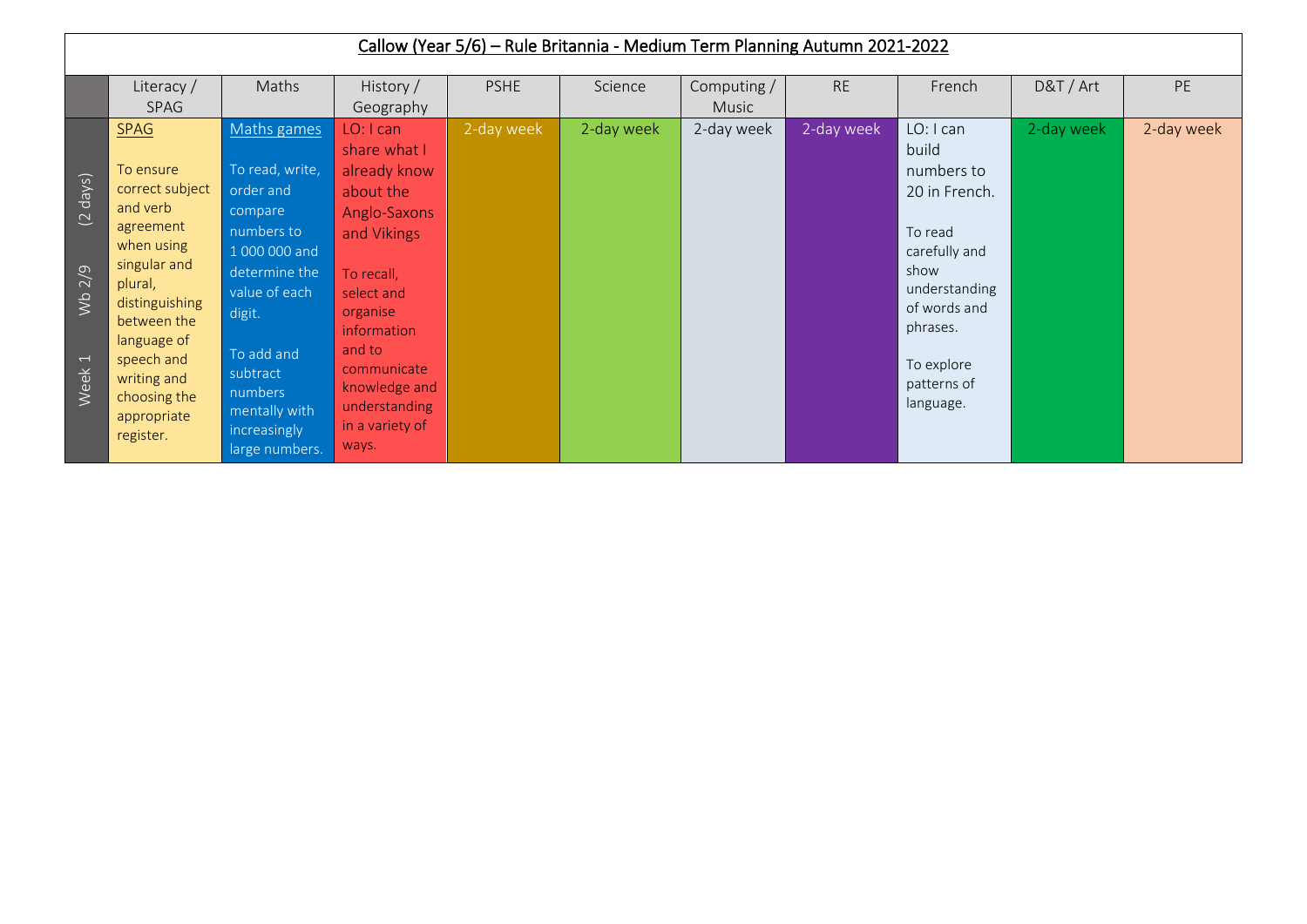| 6/9<br>Wb<br>Week <sub>2</sub> | Diaries - The<br><b>True Story of</b><br>the Three<br><b>Little Pigs</b><br>To note and<br>develop initial<br>ideas, drawing<br>on reading and<br>research<br>where<br>necessary.<br>In narratives,<br>to describe<br>characters and<br>atmosphere to<br>convey<br>character.<br>To proof-read<br>for spelling<br>and<br>punctuation<br>errors. | Place value<br>To read, write,<br>order and<br>compare<br>numbers to<br>1 000 000 (Y5)<br>10 000 000<br>$(Y6)$ and<br>determine the<br>value of each<br>digit. | LO: I can<br>locate where<br>the Vikings<br>came from<br>and explain<br>why they<br>moved.<br>To be able to<br>use maps and<br>atlases. | LO: I can<br>understand<br>the link<br>between<br>thoughts,<br>feelings and<br>behaviour.<br>To understand<br>what positively<br>and negatively<br>affects health<br>and well-being.<br>To know how<br>to respond<br>appropriately<br>to a wider<br>range of<br>feelings in<br>others. | LO: I can<br>explore the<br>Linnaean<br>classification<br>system.<br>To describe how<br>living things are<br>classified into<br>broad groups<br>according to<br>common<br>observable<br>characteristics<br>and based on<br>similarities and<br>differences,<br>including<br>microorganisms,<br>plants &<br>animals. | LO: I can<br>show what a<br>word<br>processing<br>tool is for.<br>To select, use<br>and combine<br>a variety of<br>software on a<br>range of<br>digital<br>devices to<br>design and<br>create a<br>range of<br>programs,<br>systems and<br>content that<br>accomplish<br>given goals,<br>including<br>collecting,<br>analysing,<br>evaluating<br>and | LO: I can<br>consider how<br>worth is<br>determined<br>and what has<br>worth to me. | LO: I can<br>build<br>numbers to<br>60 in French.<br>To read<br>carefully and<br>show<br>understanding<br>of words and<br>phrases.<br>To explore<br>patterns of<br>language. | LO: I can<br>develop my<br>observational<br>drawing skills.<br>To improve<br>their mastery<br>of drawing<br>techniques. | LO: I can<br>improve and<br>refine<br>throwing and<br>catching in<br>netball.<br>To use running,<br>jumping,<br>throwing and<br>catching in<br>isolation. |
|--------------------------------|-------------------------------------------------------------------------------------------------------------------------------------------------------------------------------------------------------------------------------------------------------------------------------------------------------------------------------------------------|----------------------------------------------------------------------------------------------------------------------------------------------------------------|-----------------------------------------------------------------------------------------------------------------------------------------|----------------------------------------------------------------------------------------------------------------------------------------------------------------------------------------------------------------------------------------------------------------------------------------|---------------------------------------------------------------------------------------------------------------------------------------------------------------------------------------------------------------------------------------------------------------------------------------------------------------------|------------------------------------------------------------------------------------------------------------------------------------------------------------------------------------------------------------------------------------------------------------------------------------------------------------------------------------------------------|-------------------------------------------------------------------------------------|------------------------------------------------------------------------------------------------------------------------------------------------------------------------------|-------------------------------------------------------------------------------------------------------------------------|-----------------------------------------------------------------------------------------------------------------------------------------------------------|
|                                |                                                                                                                                                                                                                                                                                                                                                 |                                                                                                                                                                |                                                                                                                                         |                                                                                                                                                                                                                                                                                        |                                                                                                                                                                                                                                                                                                                     | presenting<br>data and<br>information.                                                                                                                                                                                                                                                                                                               |                                                                                     |                                                                                                                                                                              |                                                                                                                         |                                                                                                                                                           |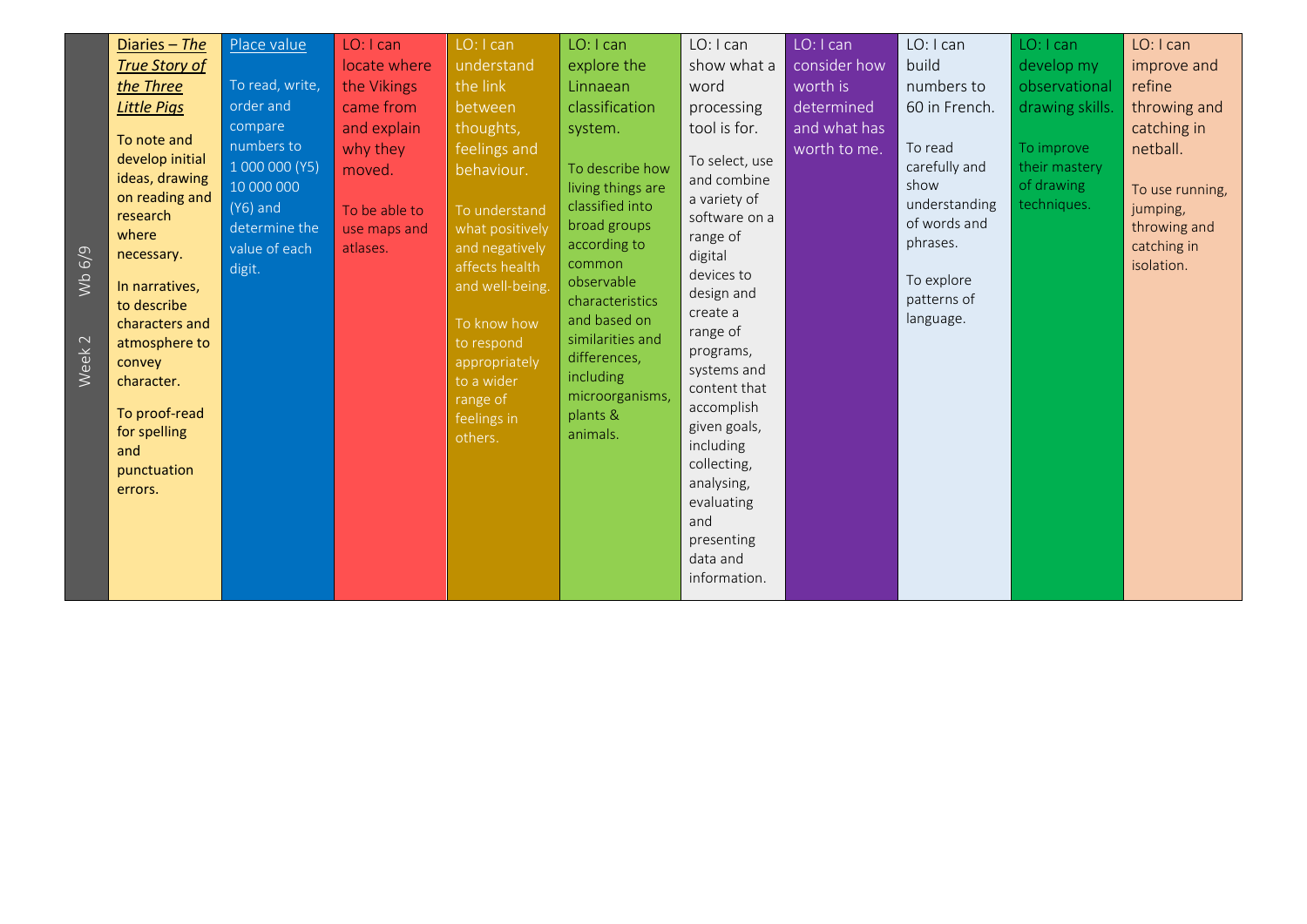| Diaries - The<br><b>True Story of</b><br>the Three<br><b>Little Pigs</b><br>To note and<br>develop initial<br>ideas, drawing<br>on reading and<br>Q<br>$\Xi$<br>research<br>where<br>$\frac{1}{2}$<br>necessary.<br>In narratives,<br>3<br>to describe<br>Week<br>characters and<br>atmosphere to<br>convey<br>character.<br>To proof-read<br>for spelling<br>and<br>punctuation<br>errors. | Place value<br>To count<br>forwards or<br>backwards in<br>steps of<br>powers of 10<br>for any given<br>number up to<br>1 000 000.<br>To round any<br>number up to<br>1 000 000 to<br>the nearest 10,<br>100, 1000,<br>10 000 and<br>100 000.<br>To round any<br>whole number<br>to a required<br>degree of<br>accuracy. | LO: I can<br>describe how<br>the Vikings<br>travelled.<br>To explore the<br>features and<br>experiences of<br>past societies. | LO: I can<br>understand<br>the concept<br>and impact of<br>positive<br>thinking.<br>To understand<br>what positively<br>and negatively<br>affects health<br>and well-being. | LO: I can use<br>classification<br>keys to sort<br>living things<br>according to<br>observable<br>characteristics.<br>To describe how<br>living things are<br>classified into<br>broad groups<br>according to<br>common<br>observable<br>characteristics<br>and based on<br>similarities and<br>differences,<br><i>including</i><br>microorganisms,<br>plants &<br>animals. | LO: I can<br>add and edit<br>images to a<br>Word<br>document.<br>To use search<br>technologies<br>effectively,<br>appreciate<br>how results<br>are selected<br>and ranked,<br>and be<br>discerning in<br>evaluating<br>digital<br>content. | LO: I can<br>reflect upon<br>how music<br>makes me<br>feel and why<br>it is used for<br>religious<br>worship. | LO: I can<br>build prices in<br>French.<br>To read<br>carefully and<br>show<br>understanding<br>of words and<br>phrases.<br>To explore<br>patterns of<br>language. | LO: I can<br>design a new<br>invention.<br>To create<br>sketchbooks to<br>record their<br>observations<br>and use them<br>to review and<br>revisit ideas. | LO: I can use a<br>range of<br>netball passes.<br>LO: I can catch<br>a netball in<br>different<br>ways.<br>To use running,<br>jumping,<br>throwing and<br>catching in<br>isolation and in<br>combination. |
|---------------------------------------------------------------------------------------------------------------------------------------------------------------------------------------------------------------------------------------------------------------------------------------------------------------------------------------------------------------------------------------------|-------------------------------------------------------------------------------------------------------------------------------------------------------------------------------------------------------------------------------------------------------------------------------------------------------------------------|-------------------------------------------------------------------------------------------------------------------------------|-----------------------------------------------------------------------------------------------------------------------------------------------------------------------------|-----------------------------------------------------------------------------------------------------------------------------------------------------------------------------------------------------------------------------------------------------------------------------------------------------------------------------------------------------------------------------|--------------------------------------------------------------------------------------------------------------------------------------------------------------------------------------------------------------------------------------------|---------------------------------------------------------------------------------------------------------------|--------------------------------------------------------------------------------------------------------------------------------------------------------------------|-----------------------------------------------------------------------------------------------------------------------------------------------------------|-----------------------------------------------------------------------------------------------------------------------------------------------------------------------------------------------------------|
|---------------------------------------------------------------------------------------------------------------------------------------------------------------------------------------------------------------------------------------------------------------------------------------------------------------------------------------------------------------------------------------------|-------------------------------------------------------------------------------------------------------------------------------------------------------------------------------------------------------------------------------------------------------------------------------------------------------------------------|-------------------------------------------------------------------------------------------------------------------------------|-----------------------------------------------------------------------------------------------------------------------------------------------------------------------------|-----------------------------------------------------------------------------------------------------------------------------------------------------------------------------------------------------------------------------------------------------------------------------------------------------------------------------------------------------------------------------|--------------------------------------------------------------------------------------------------------------------------------------------------------------------------------------------------------------------------------------------|---------------------------------------------------------------------------------------------------------------|--------------------------------------------------------------------------------------------------------------------------------------------------------------------|-----------------------------------------------------------------------------------------------------------------------------------------------------------|-----------------------------------------------------------------------------------------------------------------------------------------------------------------------------------------------------------|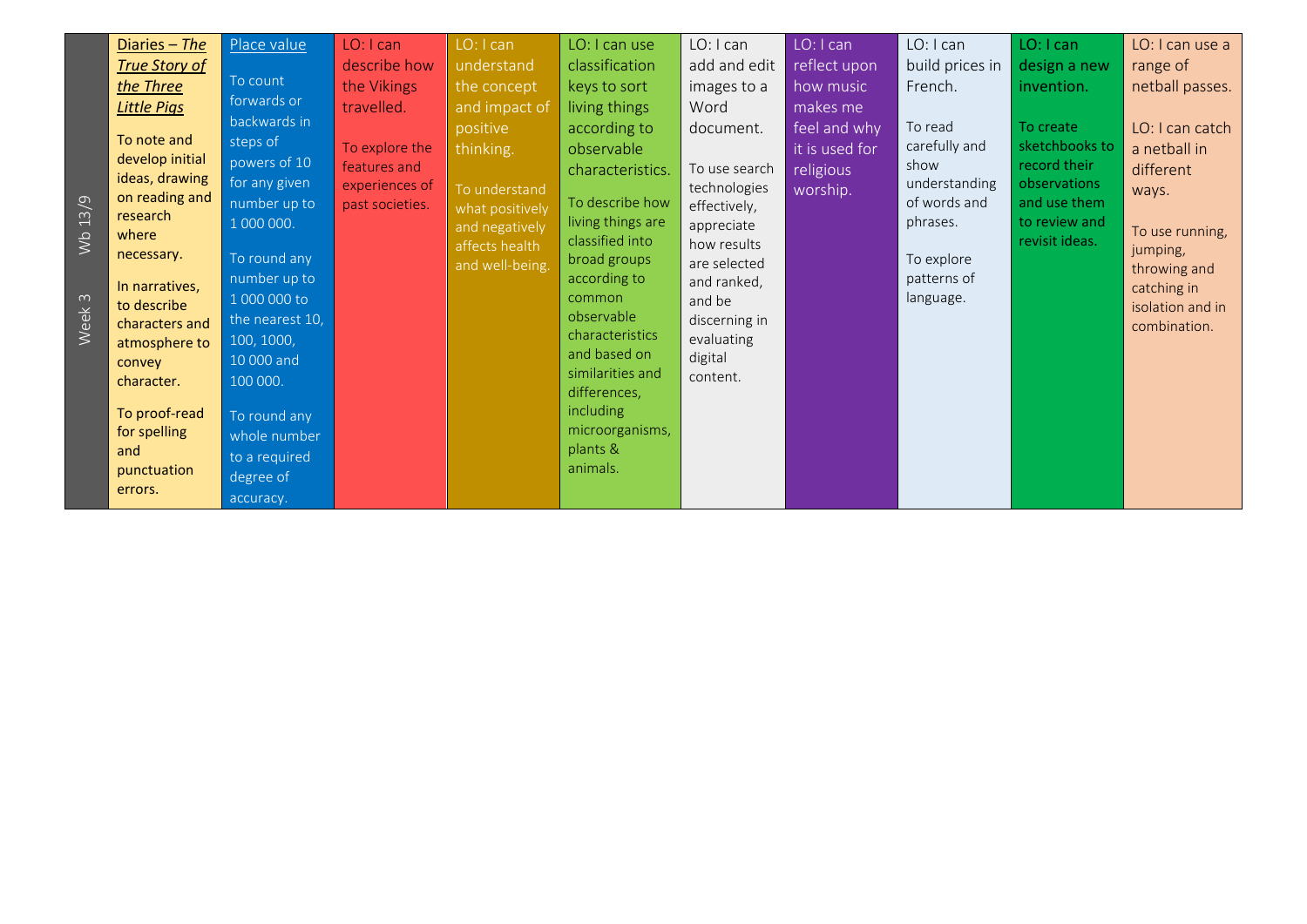| Wb 20/9<br>4<br>Week | $SPAG -$<br>formal style<br>To recognise<br>vocabulary and<br>structures that<br>are<br>appropriate for<br>formal speech<br>and writing,<br>including<br>subjunctive<br>forms.<br>To use the<br>passive verbs<br>to affect the<br>presentation<br>of information<br>in a sentence.<br>To propose<br>changes to<br>vocabulary,<br>grammar and<br>punctuation to<br>enhance<br>effects and<br>clarify<br>meaning. | Place value<br>To read Roman<br>numerals to<br>1000 and<br>recognise<br>years written<br>in Roman<br>numerals.<br>To count<br>forwards and<br>backwards<br>with positive<br>and negative<br>whole<br>numbers,<br>including<br>through 0.<br>To use<br>negative<br>numbers in<br>context (Y5)<br>and calculate<br>intervals<br>across 0 (Y6).<br>To solve<br>number and<br>practical<br>problems that<br>involve all of | LO: I can<br>order<br>significant<br>events of the<br>Viking period.<br>To order key<br>historical<br>events. | LO: I can<br>recognise and<br>manage<br>uncomfortabl<br>e feelings.<br>To know how<br>to respond<br>appropriately<br>to a wider<br>range of<br>feelings in<br>others.<br>To describe<br>the range and<br>intensity of<br>feelings to<br>others. | LO: I can<br>develop<br>classification<br>keys.<br>To give reasons<br>for classifying<br>plants and<br>animals based<br>on specific<br>characteristics.<br>To record data<br>of increasing<br>complexity using<br>classification<br>keys. | LO: I can use<br>word wrap<br>with images<br>and text.<br>To select, use<br>and combine<br>a variety of<br>software on a<br>range of<br>digital<br>devices to<br>design and<br>create a<br>range of<br>programs,<br>systems and<br>content that<br>accomplish<br>given goals,<br>including<br>collecting,<br>analysing,<br>evaluating<br>and<br>presenting<br>data and<br>information. | LO: I can<br>discuss why<br>and how<br>religious<br>believers<br>pray. | LO: I can<br>name<br>different<br>foods in<br>French.<br>To listen<br>attentively and<br>show<br>understanding<br>by responding.<br>To improve<br>accuracy of<br>pronunciation<br>and intonation. | LO: I can<br>create a<br>continuous<br>line drawing.<br>To improve<br>their mastery<br>of drawing<br>techniques. | LO: I can pivot.<br>LO: I can<br>understand<br>the footwork<br>rule in netball.<br>To develop<br>flexibility,<br>strength,<br>technique,<br>control and<br>balance.<br>To use running,<br>jumping,<br>throwing and<br>catching in<br>isolation and in<br>combination. |
|----------------------|-----------------------------------------------------------------------------------------------------------------------------------------------------------------------------------------------------------------------------------------------------------------------------------------------------------------------------------------------------------------------------------------------------------------|------------------------------------------------------------------------------------------------------------------------------------------------------------------------------------------------------------------------------------------------------------------------------------------------------------------------------------------------------------------------------------------------------------------------|---------------------------------------------------------------------------------------------------------------|-------------------------------------------------------------------------------------------------------------------------------------------------------------------------------------------------------------------------------------------------|-------------------------------------------------------------------------------------------------------------------------------------------------------------------------------------------------------------------------------------------|----------------------------------------------------------------------------------------------------------------------------------------------------------------------------------------------------------------------------------------------------------------------------------------------------------------------------------------------------------------------------------------|------------------------------------------------------------------------|---------------------------------------------------------------------------------------------------------------------------------------------------------------------------------------------------|------------------------------------------------------------------------------------------------------------------|-----------------------------------------------------------------------------------------------------------------------------------------------------------------------------------------------------------------------------------------------------------------------|
|                      |                                                                                                                                                                                                                                                                                                                                                                                                                 | the above.                                                                                                                                                                                                                                                                                                                                                                                                             |                                                                                                               |                                                                                                                                                                                                                                                 |                                                                                                                                                                                                                                           |                                                                                                                                                                                                                                                                                                                                                                                        |                                                                        |                                                                                                                                                                                                   |                                                                                                                  |                                                                                                                                                                                                                                                                       |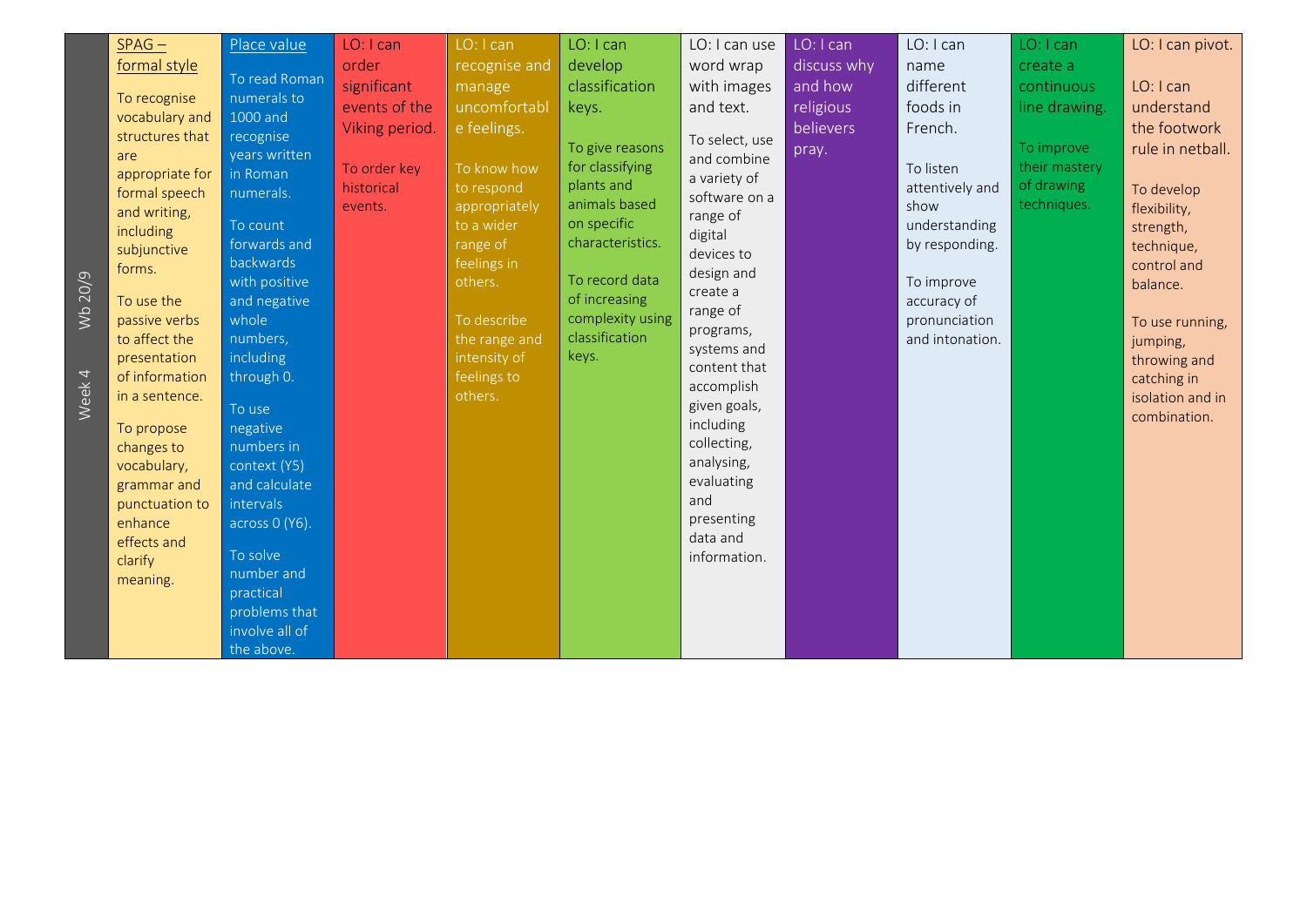|                              | $SPAG -$                               | Four                                                                                                                                                                                                                                                                                                                                                                                                | LO: I can                                                                                                                   | LO: I can                                                                                                                                                  | LO: I can                                                                                                                                                                                               | LO: I can                                                                                                                                                                                                                                                                                                                                                                           | LO: I can                                       | LO: I can join                                                                                                                                                                                           | LO: I can                                                                                                                                                                      | LO: I can aim                                                                                                                                                                                       |
|------------------------------|----------------------------------------|-----------------------------------------------------------------------------------------------------------------------------------------------------------------------------------------------------------------------------------------------------------------------------------------------------------------------------------------------------------------------------------------------------|-----------------------------------------------------------------------------------------------------------------------------|------------------------------------------------------------------------------------------------------------------------------------------------------------|---------------------------------------------------------------------------------------------------------------------------------------------------------------------------------------------------------|-------------------------------------------------------------------------------------------------------------------------------------------------------------------------------------------------------------------------------------------------------------------------------------------------------------------------------------------------------------------------------------|-------------------------------------------------|----------------------------------------------------------------------------------------------------------------------------------------------------------------------------------------------------------|--------------------------------------------------------------------------------------------------------------------------------------------------------------------------------|-----------------------------------------------------------------------------------------------------------------------------------------------------------------------------------------------------|
|                              |                                        |                                                                                                                                                                                                                                                                                                                                                                                                     |                                                                                                                             |                                                                                                                                                            |                                                                                                                                                                                                         |                                                                                                                                                                                                                                                                                                                                                                                     |                                                 |                                                                                                                                                                                                          |                                                                                                                                                                                |                                                                                                                                                                                                     |
| Wb 27/9<br>Week <sub>5</sub> | formal style<br>Objectives as<br>above | operations<br>To add and<br>subtract whole<br>numbers with<br>more than 4-<br>digits,<br>including using<br>formal written<br>methods.<br>To solve<br>addition and<br>subtraction<br>multi-step<br>problems in<br>context,<br>deciding which<br>operations and<br>methods to<br>use and why.<br>To use<br>rounding to<br>check answers<br>to calculations<br>and<br>determine, in<br>the context of | research<br>significant<br>figures from<br>the Viking<br>period.<br>To be able to<br>describe key<br>figures in<br>history. | understand<br>the<br>importance<br>of making<br>good choices.<br>To learn about<br>the<br>consequences<br>of their actions<br>on themselves<br>and others. | observe,<br>research and<br>record<br>features of a<br>range of leaves<br>found in our<br>local<br>environment.<br>To report and<br>present findings<br>from enquiries<br>in oral and<br>written forms. | change the<br>look of text<br>within a<br>document.<br>To select, use<br>and combine<br>a variety of<br>software on a<br>range of<br>digital<br>devices to<br>design and<br>create a<br>range of<br>programs,<br>systems and<br>content that<br>accomplish<br>given goals,<br>including<br>collecting,<br>analysing,<br>evaluating<br>and<br>presenting<br>data and<br>information. | compare<br>expressions<br>of worship in<br>art. | in with and<br>perform a<br>short,<br>repetitive<br>story.<br>To listen<br>attentively to<br>spoken<br>language, join<br>in and<br>respond.<br>To speak in<br>sentences<br>using familiar<br>vocabulary. | create a<br>collage and<br>draw this<br>from<br>observation.<br>To create<br>sketchbooks to<br>record their<br>observations<br>and use them<br>to review and<br>revisit ideas. | for a target.<br>To develop<br>flexibility,<br>strength,<br>technique,<br>control and<br>balance.<br>To use running,<br>jumping,<br>throwing and<br>catching in<br>isolation and in<br>combination. |
|                              |                                        | a problem,                                                                                                                                                                                                                                                                                                                                                                                          |                                                                                                                             |                                                                                                                                                            |                                                                                                                                                                                                         |                                                                                                                                                                                                                                                                                                                                                                                     |                                                 |                                                                                                                                                                                                          |                                                                                                                                                                                |                                                                                                                                                                                                     |
|                              |                                        | levels of                                                                                                                                                                                                                                                                                                                                                                                           |                                                                                                                             |                                                                                                                                                            |                                                                                                                                                                                                         |                                                                                                                                                                                                                                                                                                                                                                                     |                                                 |                                                                                                                                                                                                          |                                                                                                                                                                                |                                                                                                                                                                                                     |
|                              |                                        | accuracy.                                                                                                                                                                                                                                                                                                                                                                                           |                                                                                                                             |                                                                                                                                                            |                                                                                                                                                                                                         |                                                                                                                                                                                                                                                                                                                                                                                     |                                                 |                                                                                                                                                                                                          |                                                                                                                                                                                |                                                                                                                                                                                                     |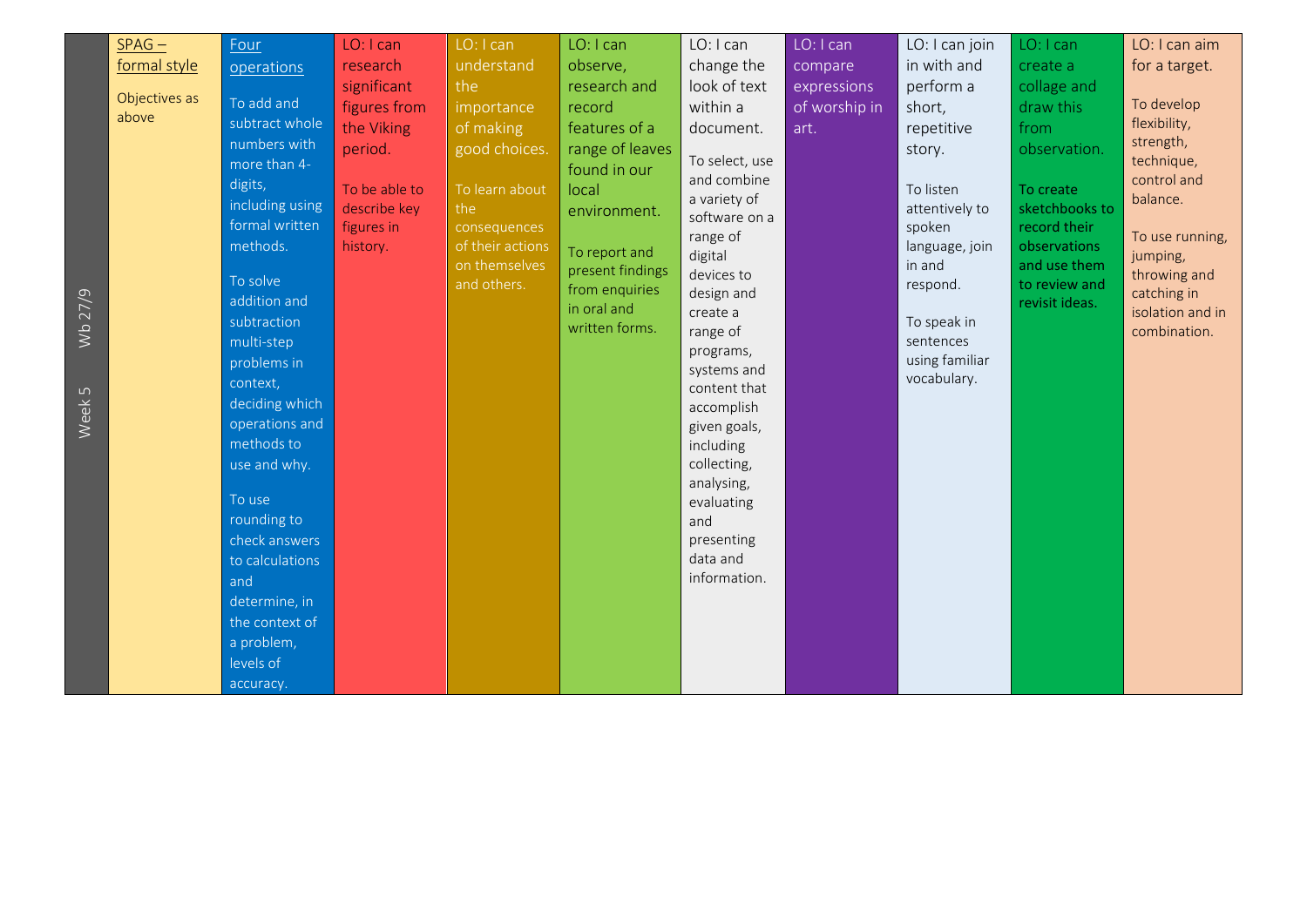|         | Newspaper                      | Four                       | LO: I can     | LO: I can use   | LO: I can                       | LO: I can                     | LO: I can     | LO: I can use                    | LO: I can      | LO: I can              |
|---------|--------------------------------|----------------------------|---------------|-----------------|---------------------------------|-------------------------------|---------------|----------------------------------|----------------|------------------------|
|         | reports $-$ The                | operations                 | describe the  | mindfulness     | design a key to                 | add features                  | investigate   | vocabulary to                    | successfully   | outwit a               |
|         | <b>True Story of</b>           |                            | events at     | techniques in   | classify leaves                 | to a                          | how artefacts | describe a                       | upscale and    | defender to            |
|         | the Three                      | To add and                 | Lindisfarne.  | my everyday     | found in our                    | document                      | are used as   | quantity of                      | drawing and    | receive a pass.        |
|         | <b>Little Pigs</b>             | subtract                   |               | life.           | local                           | to enhance                    | objects of    | different food                   | paint          |                        |
|         |                                | numbers                    | To be able to |                 | environment.                    | its looks and                 | worship       | nouns.                           | accurately.    | To develop             |
|         | To identify the                | mentally with              | recall a      | To understand   |                                 | usability.                    | within        |                                  |                | flexibility,           |
|         | audience for                   | increasingly               | significant   | what positively | To give reasons                 |                               | different     | To                               | To improve     | strength,              |
|         | and purpose of<br>the writing, | large numbers              | events in     | and negatively  | for classifying                 | To select, use                | religions.    | communicate                      | their mastery  | technique,             |
|         | selecting the                  | $(Y5)$ .                   | history.      | affects health  | plants and                      | and combine                   |               | for practical                    | of drawing and | control and            |
|         | appropriate                    | To solve                   |               | and well-being. | animals based                   | a variety of<br>software on a |               | purposes.                        | painting       | balance.               |
|         | form and using                 | addition and               |               |                 | on specific                     | range of                      |               |                                  | techniques,    |                        |
|         | other similar                  | subtraction                |               |                 | characteristics.                | digital                       |               | To broaden                       | using a range  | To play<br>competitive |
|         | writing as                     |                            |               |                 |                                 | devices to                    |               | vocabulary and                   | of materials.  | games,                 |
|         | models for                     | multi-step                 |               |                 | To record data<br>of increasing | design and                    |               | develop ability<br>to understand |                | modified where         |
|         | their own.                     | problems in                |               |                 | complexity using                | create a                      |               | new words.                       |                | appropriate,           |
| Wb 4/10 | To select                      | context,<br>deciding which |               |                 | classification                  | range of                      |               |                                  |                | and apply basic        |
|         | appropriate                    | operations and             |               |                 | keys.                           | programs,                     |               |                                  |                | principles             |
|         | grammar and                    | methods to                 |               |                 |                                 | systems and                   |               |                                  |                | suitable for           |
|         | vocabulary,                    | use and why.               |               |                 |                                 | content that                  |               |                                  |                | attacking and          |
| $\circ$ | understanding                  |                            |               |                 |                                 | accomplish                    |               |                                  |                | defending.             |
| Week    | how such                       | To use their               |               |                 |                                 | given goals,                  |               |                                  |                |                        |
|         | choices can                    | knowledge of               |               |                 |                                 | including<br>collecting,      |               |                                  |                |                        |
|         | change and                     | the order of               |               |                 |                                 | analysing,                    |               |                                  |                |                        |
|         | enhance                        | operations to              |               |                 |                                 | evaluating                    |               |                                  |                |                        |
|         | meaning.                       | carry out                  |               |                 |                                 | and                           |               |                                  |                |                        |
|         | To use the                     | calculations               |               |                 |                                 | presenting                    |               |                                  |                |                        |
|         | perfect form of                | involving the              |               |                 |                                 | data and                      |               |                                  |                |                        |
|         | verbs to mark                  | four                       |               |                 |                                 | information.                  |               |                                  |                |                        |
|         | relationships                  | operations.                |               |                 |                                 |                               |               |                                  |                |                        |
|         | of time and                    |                            |               |                 |                                 |                               |               |                                  |                |                        |
|         | cause.                         |                            |               |                 |                                 |                               |               |                                  |                |                        |
|         | To use relative                |                            |               |                 |                                 |                               |               |                                  |                |                        |
|         | clauses.                       |                            |               |                 |                                 |                               |               |                                  |                |                        |
|         |                                |                            |               |                 |                                 |                               |               |                                  |                |                        |
|         | To use a colon                 |                            |               |                 |                                 |                               |               |                                  |                |                        |
|         | to introduce a                 |                            |               |                 |                                 |                               |               |                                  |                |                        |
|         | list.                          |                            |               |                 |                                 |                               |               |                                  |                |                        |

Wb 4/10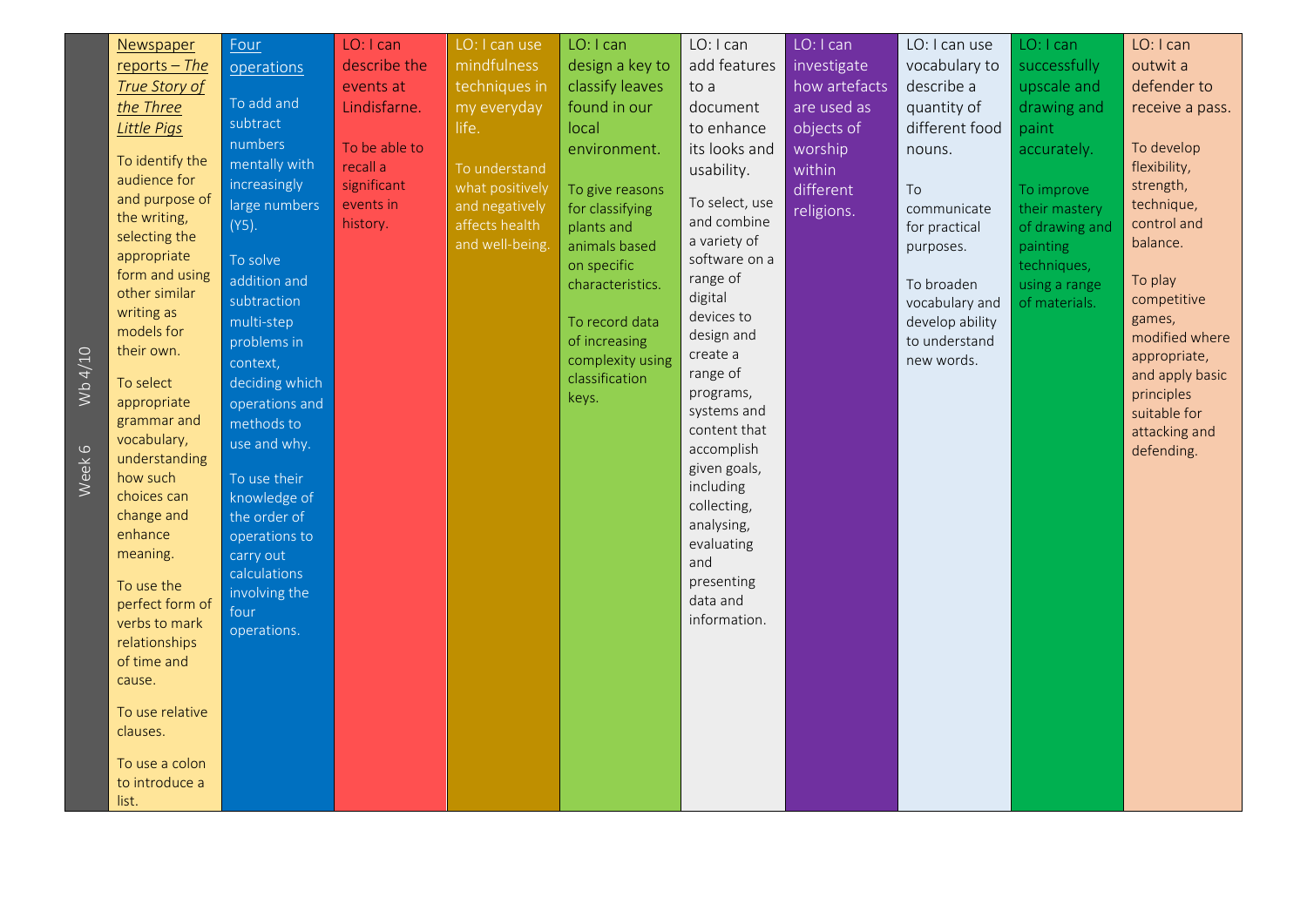| Newspaper            | Four             | LO: I can     | LO: I can       | LO: I can                           | LO: I can use         | LO: I can      | LO: I can                | LO: I can      | LO: I can one-           |
|----------------------|------------------|---------------|-----------------|-------------------------------------|-----------------------|----------------|--------------------------|----------------|--------------------------|
| reports $-$ The      | operations       | explore       | apply a         | describe the                        | tables                | explore what   | explore and              | imagination    | to-one mark              |
| <b>True Story of</b> |                  | Anglo-Saxon   | growth          | key                                 | within MS             | religious      | understand               | and            | an opposition            |
| the Three            | To identify      | and Viking    | mindset in      | characteristics                     | Word to               | freedom is     | an authentic             | visualisation  | player.                  |
| Little Pigs          | multiples and    | costumes.     | everyday life.  | of unusual                          | present               | and how        | French text.             | to create an   |                          |
|                      | factors,         |               |                 | living things.                      | information.          | people use it. |                          | original piece | To develop               |
| Objectives as        | including        | To use        | To understand   |                                     |                       |                | To read                  | of artwork.    | flexibility,             |
| above                | finding all      | historical    | what positively | To give reasons                     | To select, use        |                | carefully and            |                | strength,                |
|                      | factors pairs of | sources to    | and negatively  | for classifying                     | and combine           |                | show                     | To create      | technique,               |
|                      | a number,        | make careful  | affects health  | plants and                          | a variety of          |                | understanding            | sketchbooks to | control and              |
|                      | common           | observations. | and well-being. | animals based                       | software on a         |                | of simple                | record their   | balance.                 |
|                      | factors (Y5)     |               |                 | on specific                         | range of              |                | writing.                 | observations   |                          |
|                      | and common       |               |                 | characteristics.                    | digital               |                |                          | and use them   | To play                  |
|                      | multiples (Y6).  |               |                 |                                     | devices to            |                | To develop the           | to review and  | competitive              |
|                      |                  |               |                 | To report and                       | design and            |                | ability to<br>understand | revisit ideas. | games,<br>modified where |
|                      | To know and      |               |                 | present findings<br>from enquiries, | create a              |                | new words.               |                | appropriate,             |
|                      | use the          |               |                 | including                           | range of<br>programs, |                |                          |                | and apply basic          |
|                      | vocabulary of    |               |                 | conclusions,                        | systems and           |                |                          |                | principles               |
|                      | prime number,    |               |                 | causal                              | content that          |                |                          |                | suitable for             |
|                      | prime factor     |               |                 | relationships                       | accomplish            |                |                          |                | attacking and            |
|                      | and composite    |               |                 | and                                 | given goals,          |                |                          |                | defending.               |
|                      | number.          |               |                 | explanations of                     | including             |                |                          |                |                          |
|                      | To establish     |               |                 | and degree of                       | collecting,           |                |                          |                |                          |
|                      | whether a        |               |                 | trust in results.                   | analysing,            |                |                          |                |                          |
|                      | number up to     |               |                 |                                     | evaluating            |                |                          |                |                          |
|                      | 100 is prime     |               |                 |                                     | and                   |                |                          |                |                          |
|                      | and recall       |               |                 |                                     | presenting            |                |                          |                |                          |
|                      | prime numbers    |               |                 |                                     | data and              |                |                          |                |                          |
|                      | up to 19.        |               |                 |                                     | information.          |                |                          |                |                          |
|                      |                  |               |                 |                                     |                       |                |                          |                |                          |
|                      | To solve         |               |                 |                                     |                       |                |                          |                |                          |
|                      | problems         |               |                 |                                     |                       |                |                          |                |                          |
|                      | involving        |               |                 |                                     |                       |                |                          |                |                          |
|                      | multiplication   |               |                 |                                     |                       |                |                          |                |                          |
|                      | and division     |               |                 |                                     |                       |                |                          |                |                          |
|                      | including using  |               |                 |                                     |                       |                |                          |                |                          |
|                      | their            |               |                 |                                     |                       |                |                          |                |                          |
|                      | knowledge of     |               |                 |                                     |                       |                |                          |                |                          |
|                      | factors,         |               |                 |                                     |                       |                |                          |                |                          |
|                      | multiples,       |               |                 |                                     |                       |                |                          |                |                          |

Wb 11/10 Week 7 Wb 11/10

Week 7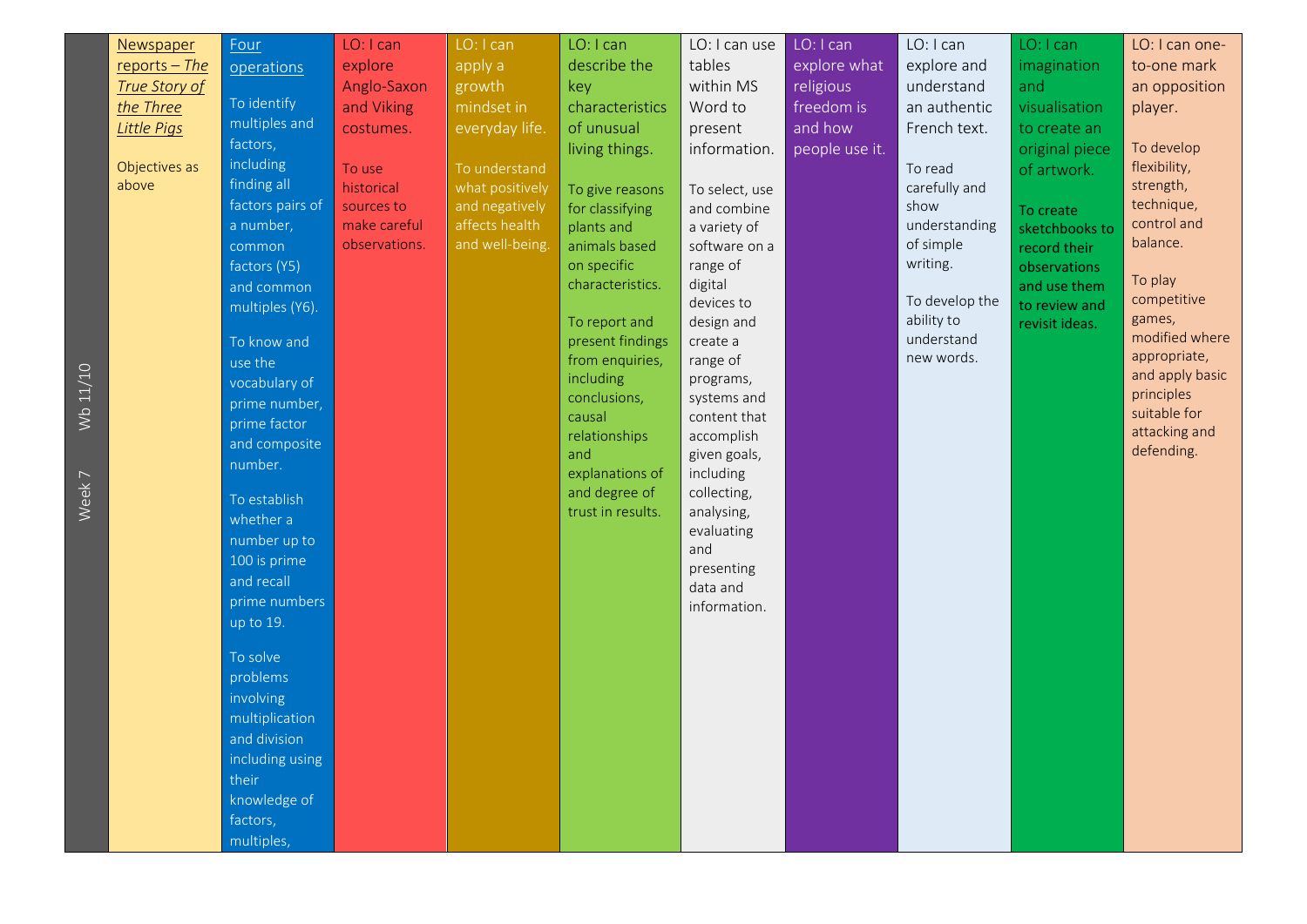|                                                     |                                                                                                            | squares and<br>cubes.                                                                                                                                                                                                                                                                                                                     |                                                                                                                  |                                                                                                                                                                                                                                                                                                                       |                                                                                                                                                                                                                                                                                                               |                                                                                                                                                                                                                                                                                                                                                                                             |            |            |            |                                                                                                                                                                                                                                                                                                                                             |
|-----------------------------------------------------|------------------------------------------------------------------------------------------------------------|-------------------------------------------------------------------------------------------------------------------------------------------------------------------------------------------------------------------------------------------------------------------------------------------------------------------------------------------|------------------------------------------------------------------------------------------------------------------|-----------------------------------------------------------------------------------------------------------------------------------------------------------------------------------------------------------------------------------------------------------------------------------------------------------------------|---------------------------------------------------------------------------------------------------------------------------------------------------------------------------------------------------------------------------------------------------------------------------------------------------------------|---------------------------------------------------------------------------------------------------------------------------------------------------------------------------------------------------------------------------------------------------------------------------------------------------------------------------------------------------------------------------------------------|------------|------------|------------|---------------------------------------------------------------------------------------------------------------------------------------------------------------------------------------------------------------------------------------------------------------------------------------------------------------------------------------------|
| $\overline{(4 \text{ days})}$<br>Wb 18/10<br>Week 8 | Newspaper<br>reports $-$ The<br>True Story of<br>the Three<br><b>Little Pigs</b><br>Objectives as<br>above | Four<br>operations<br>To recognise<br>and use square<br>and cube<br>numbers and<br>their notation.<br>To multiply<br>and divide<br>whole<br>numbers and<br>those involving<br>decimals by<br>10, 100 and<br>1000.<br>To perform<br>mental<br>calculations<br>(Y5), including<br>with mixed<br>operations and<br>large numbers<br>$(Y6)$ . | LO: I can find<br>out about the<br>Danegald.<br>To understand<br>the different<br>features of a<br>past society. | LO: I can<br>explore how<br>it feels to<br>make a<br>mistake and<br>describe how<br>I can make<br>amends.<br>To reflect on<br>and identify<br>strengths and<br>areas for<br>improvement<br>to achieve<br>personal goals.<br>To learn about<br>the<br>consequences<br>of their actions<br>on themselves<br>and others. | LO: I can<br>design,<br>describe and<br>name a new<br>creature that<br>is within the<br>Animalia<br>classification.<br>To describe how<br>living things are<br>classified into<br>broad groups<br>according to<br>common<br>observable<br>characteristics<br>and based on<br>similarities and<br>differences. | LO: I can<br>explore<br>templates<br>and the PDF<br>format.<br>To select, use<br>and combine<br>a variety of<br>software on a<br>range of<br>digital<br>devices to<br>design and<br>create a<br>range of<br>programs,<br>systems and<br>content that<br>accomplish<br>given goals,<br>including<br>collecting,<br>analysing,<br>evaluating<br>and<br>presenting<br>data and<br>information. | 4-day week | 4-day week | 4-day week | LO: I can play<br>in a netball<br>tournament.<br>To play<br>competitive<br>games,<br>modified where<br>appropriate,<br>and apply basic<br>principles<br>suitable for<br>attacking and<br>defending.<br>To compare<br>their<br>performances<br>with previous<br>ones and<br>demonstrate<br>improvement to<br>achieve their<br>personal best. |
|                                                     |                                                                                                            |                                                                                                                                                                                                                                                                                                                                           |                                                                                                                  |                                                                                                                                                                                                                                                                                                                       | Half term                                                                                                                                                                                                                                                                                                     |                                                                                                                                                                                                                                                                                                                                                                                             |            |            |            |                                                                                                                                                                                                                                                                                                                                             |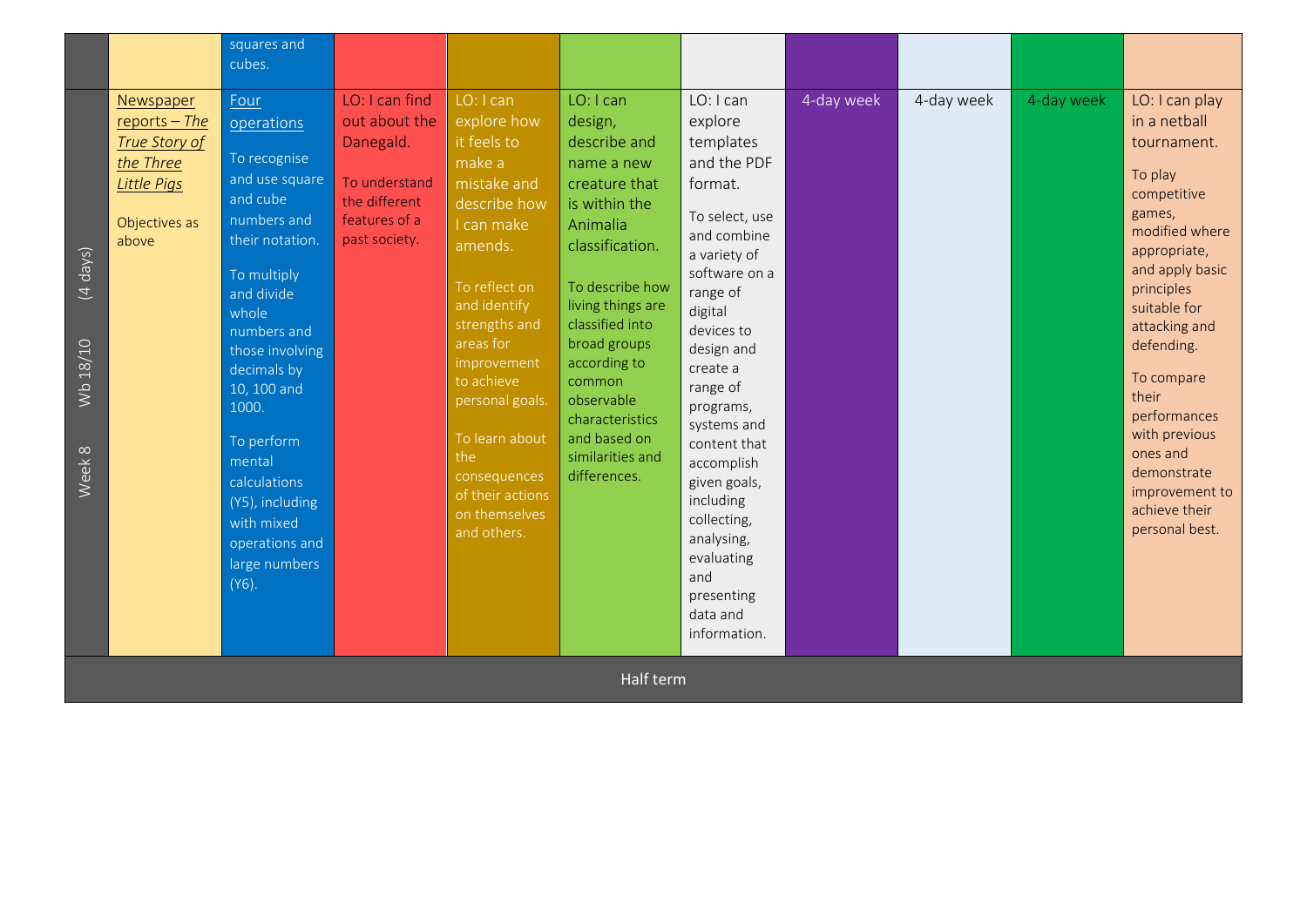|                   | <b>Biographies</b>          | Four             | LO: I can      | LO: I can talk | LO: I can                  | LO: I can                 | LO: I can    | LO: I can                  | LO: I can      | LO: I can      |
|-------------------|-----------------------------|------------------|----------------|----------------|----------------------------|---------------------------|--------------|----------------------------|----------------|----------------|
|                   |                             | operations       | locate Viking  | about the      | identify                   | consider                  | explore the  | recognise,                 | design a pop-  | perform a stag |
|                   | To use a wide<br>range of   |                  | settlements.   | range of       | inherited                  | page layout,              | concept of   | read and                   | up book.       | jump and split |
|                   | devices to                  | To multiply      |                | faiths and     | characteristics            | including                 | forgiveness. | respond to                 |                | leap.          |
|                   | build cohesion              | numbers up to    | To use maps to | ethnicities in | and variation              | headings                  |              | directional                | To investigate |                |
|                   | within and                  | 4-digits by a 2- | identify       | our nation     | in offspring.              | and                       |              | language.                  | and analyse a  | To develop     |
|                   | across                      | digit whole      | settlements.   | and identify   |                            | columns.                  |              |                            | range of       | flexibility,   |
|                   | paragraphs.                 | number using     |                | ways of        | To recognise               |                           |              | To understand              | existing       | strength       |
|                   |                             | the formal       |                | showing        | that living things         | To select, use            |              | and respond to             | products.      | technique,     |
|                   | To use further              | written          |                | respect to all | produce                    | and combine               |              | spoken                     | To generate,   | control and    |
|                   | organisational<br>and       | method of        |                | people.        | offspring of the           | a variety of              |              | language.                  | develop,       | balance.       |
|                   | presentational              | short (Y5) and   |                |                | same kind, but             | software on a             |              |                            | model and      |                |
|                   | devices to                  | long (Y6)        |                | To appreciate  | normally<br>offspring vary | range of                  |              | To develop                 | communicate    |                |
|                   | structure text              | multiplication.  |                | difference and | and are not                | digital<br>devices to     |              | accurate<br>pronunciation. | their ideas    |                |
| Wb 1/11           | and guide the               | To use           |                | diversity      | identical to their         | design and                |              |                            | through        |                |
|                   | reader.                     | estimation to    |                | (people living | parents.                   | create a                  |              |                            | discussion and |                |
|                   |                             | check answers    |                | in the UK).    |                            | range of                  |              |                            | annotated      |                |
|                   | To use relative<br>clauses. | to calculations  |                |                |                            | programs,                 |              |                            | sketches.      |                |
| Week <sub>9</sub> |                             | and              |                |                |                            | systems and               |              |                            |                |                |
|                   |                             | determine, in    |                |                |                            | content that              |              |                            |                |                |
|                   |                             | the context of   |                |                |                            | accomplish                |              |                            |                |                |
|                   |                             | a problem, an    |                |                |                            | given goals,              |              |                            |                |                |
|                   |                             | appropriate      |                |                |                            | including                 |              |                            |                |                |
|                   |                             | degree of        |                |                |                            | collecting,<br>analysing, |              |                            |                |                |
|                   |                             | accuracy.        |                |                |                            | evaluating                |              |                            |                |                |
|                   |                             |                  |                |                |                            | and                       |              |                            |                |                |
|                   |                             | To solve         |                |                |                            | presenting                |              |                            |                |                |
|                   |                             | problems         |                |                |                            | data and                  |              |                            |                |                |
|                   |                             | involving        |                |                |                            | information.              |              |                            |                |                |
|                   |                             | addition,        |                |                |                            |                           |              |                            |                |                |
|                   |                             | subtraction,     |                |                |                            |                           |              |                            |                |                |
|                   |                             | multiplication   |                |                |                            |                           |              |                            |                |                |
|                   |                             | and division.    |                |                |                            |                           |              |                            |                |                |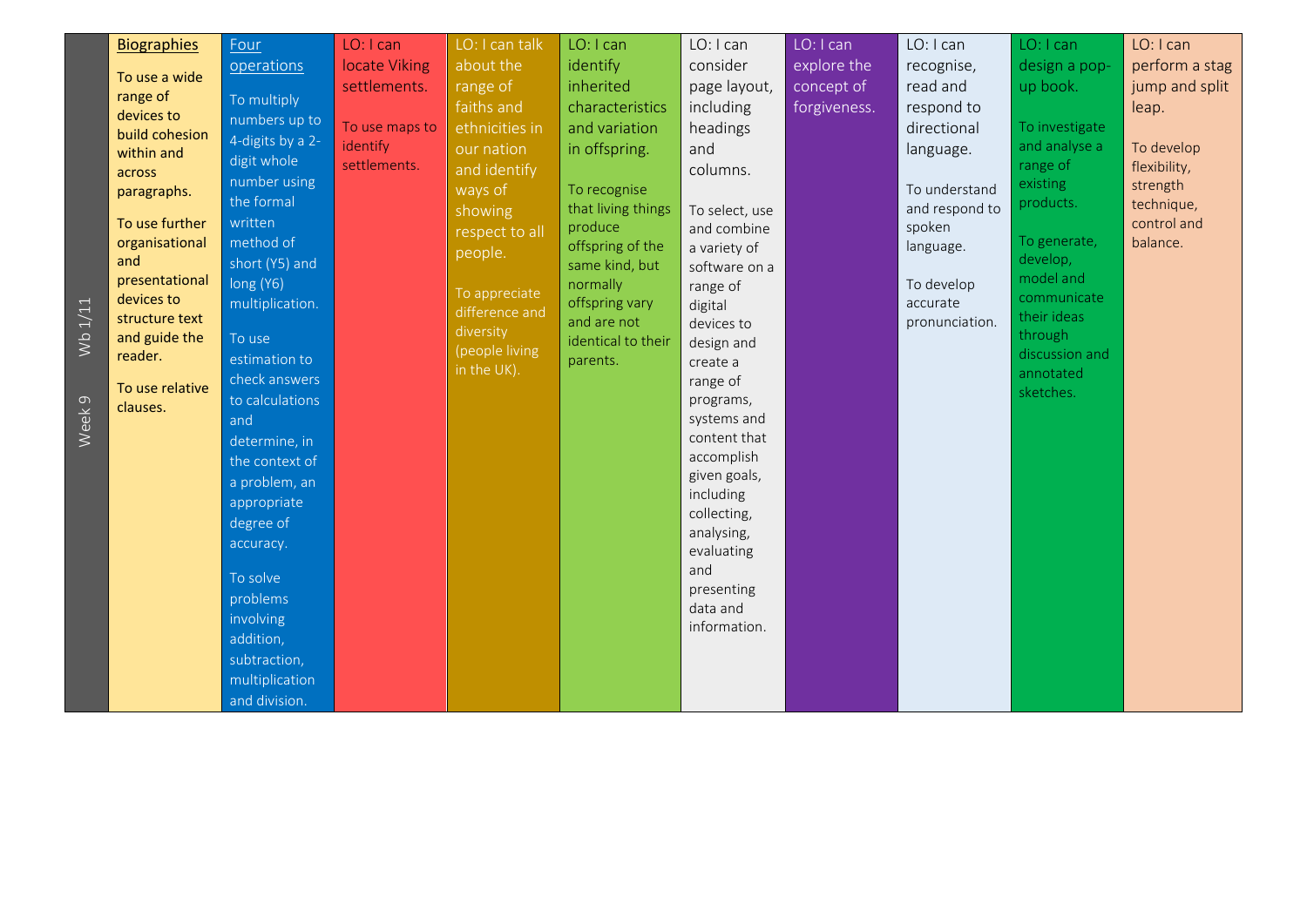|                        | <b>Biographies</b>     | Four                                                                                                                                                                                                                                        | LO: I can                                                      | LO: I can                                                                           | LO: I can                                                 | LO: I can see                                                                                                                                                                         | LO: I can                                            | LO: I can                                                                                                                     | LO: I can                                                                                                                                                                            | LO: I can                                                         |
|------------------------|------------------------|---------------------------------------------------------------------------------------------------------------------------------------------------------------------------------------------------------------------------------------------|----------------------------------------------------------------|-------------------------------------------------------------------------------------|-----------------------------------------------------------|---------------------------------------------------------------------------------------------------------------------------------------------------------------------------------------|------------------------------------------------------|-------------------------------------------------------------------------------------------------------------------------------|--------------------------------------------------------------------------------------------------------------------------------------------------------------------------------------|-------------------------------------------------------------------|
|                        | Objectives as<br>above | operations<br>To divide<br>numbers up to                                                                                                                                                                                                    | explore and<br>use historical<br>evidence.                     | explain what<br>a community<br>is and what it<br>means to                           | recognise<br>variation and<br>adaptation in<br>animal and | how music<br>can be<br>represented<br>with                                                                                                                                            | explore and<br>discuss what<br>Jews believe<br>about | research<br>French-<br>speaking<br>countries.                                                                                 | follow my<br>design brief<br>to make a<br>pop-up book.                                                                                                                               | perform pike<br>rolls.<br>To develop                              |
| Wb $8/11$<br>Week $10$ |                        | 4-digits by up<br>to a 2-digit<br>number using<br>the formal<br>written<br>method of<br>short (Y5) and<br>long (Y6)<br>division and<br>interpret<br>remainders<br>appropriately<br>for the<br>context.<br>To solve<br>problems<br>involving | To use a range<br>of sources to<br>find out about<br>the past. | belong to<br>one.<br>To understand<br>what it means<br>to be part of a<br>community | plant species.<br>Objectives as<br>above                  | colours.<br>To appreciate<br>a range of<br>high-quality<br>live and<br>recorded<br>music drawn<br>from<br>different<br>traditions and<br>from great<br>composers<br>and<br>musicians. | forgiveness.                                         | To read<br>carefully and<br>show<br>understanding<br>of simple<br>writing.<br>To describe<br>places orally<br>and in writing. | To select from<br>and use a<br>wider range of<br>tools and<br>equipment to<br>perform<br>practical tasks.<br>To understand<br>and use<br>mechanical<br>systems in<br>their products. | flexibility,<br>strength<br>technique,<br>control and<br>balance. |
|                        |                        | addition,<br>subtraction,<br>multiplication<br>and division.                                                                                                                                                                                |                                                                |                                                                                     |                                                           |                                                                                                                                                                                       |                                                      |                                                                                                                               |                                                                                                                                                                                      |                                                                   |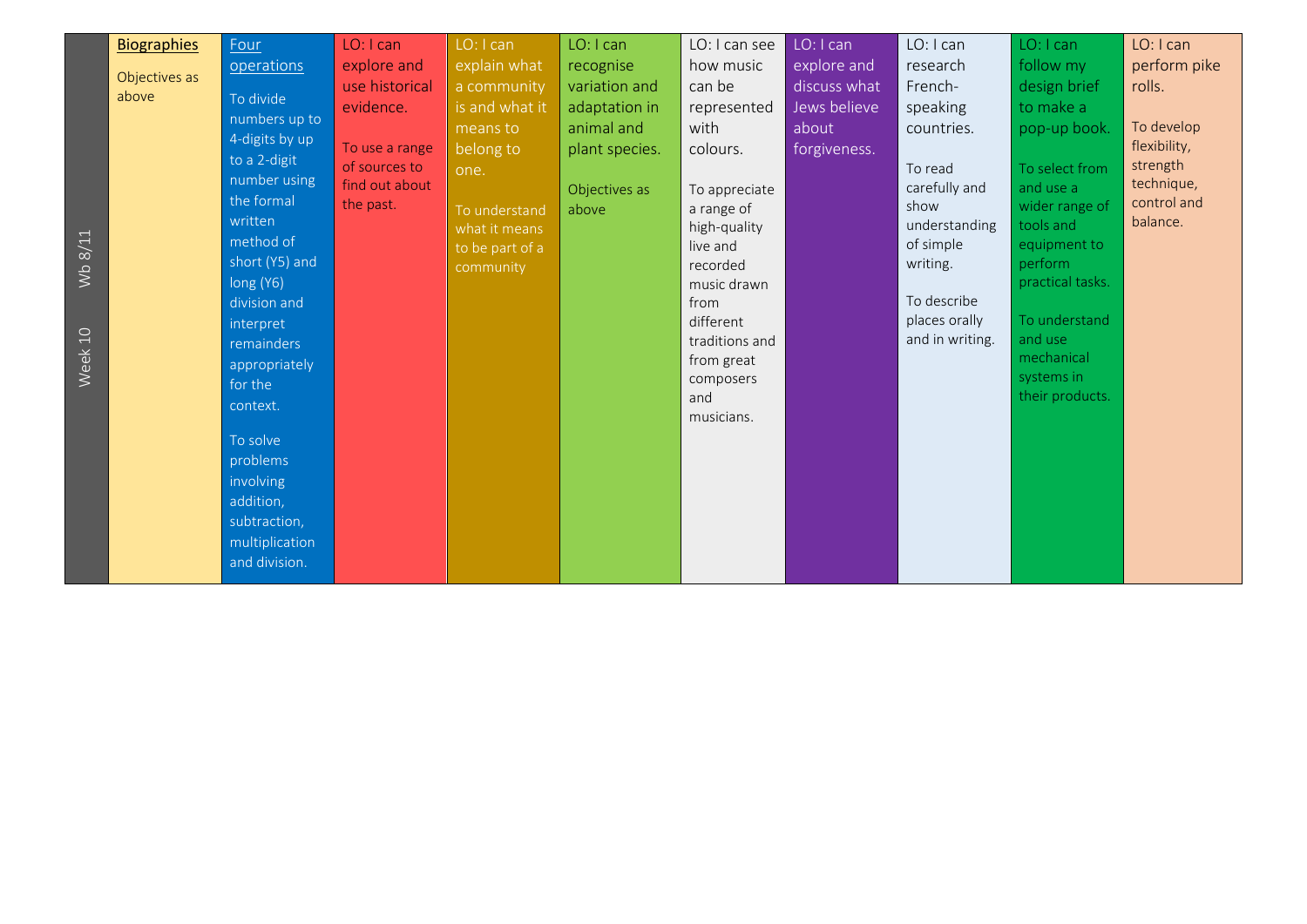| describe how<br>explore the<br>identify<br>explore and<br>explain how<br>stories - How<br>represent a<br>To identify,<br>the camel got<br>use historical<br>and why laws<br>significance<br>features of<br>animals and<br>piece of<br>name and<br>of Yom<br>evidence.<br>are made and<br>plants have<br>vault.<br>music as a<br>countries in<br>his hump<br>write<br>identify what<br>adapted to<br>the French-<br>graphic<br>Kippur for<br>equivalent<br>In writing<br>To develop<br>might happen<br>survive in<br>To use a range<br>speaking<br>Jews.<br>score.<br>fractions of a<br>narratives,<br>flexibility,<br>of sources to<br>if laws are<br>world.<br>extreme<br>given fraction,<br>consider how<br>find out about<br>strength<br>broken.<br>conditions.<br>To use and<br>including<br>authors have<br>technique,<br>the past.<br>understand<br>tenths and<br>To appreciate<br>developed<br>To identify how<br>staff and<br>hundredths.<br>other cultures<br>To understand<br>characters and<br>animals and<br>balance.<br>other musical<br>to get a deeper<br>how and why<br>settings in<br>plants are<br>To recognise<br>notations.<br>understanding<br>rules are<br>what they have<br>mixed<br>adapted to suit<br>of the world.<br>made.<br>read.<br>numbers and<br>their<br>improper<br>environment in<br>In narratives,<br>To understand<br>fractions and<br>different ways<br>describe<br>how to take<br>convert from<br>and that<br>settings,<br>part in making<br>Wb 15/11<br>one form to<br>adaptation may<br>characters and<br>and changing<br>lead to<br>the other and<br>atmosphere<br>rules.<br>evolution.<br>write<br>and integrate<br>mathematical<br>dialogue to<br>statements $> 1$<br>convey<br>as a mixed<br>character and | Just So | <b>Fractions</b> | LO: I can | LO: I can | LO: I can | LO: I can | LO: I can | LO: I can | LO: I can     |
|---------------------------------------------------------------------------------------------------------------------------------------------------------------------------------------------------------------------------------------------------------------------------------------------------------------------------------------------------------------------------------------------------------------------------------------------------------------------------------------------------------------------------------------------------------------------------------------------------------------------------------------------------------------------------------------------------------------------------------------------------------------------------------------------------------------------------------------------------------------------------------------------------------------------------------------------------------------------------------------------------------------------------------------------------------------------------------------------------------------------------------------------------------------------------------------------------------------------------------------------------------------------------------------------------------------------------------------------------------------------------------------------------------------------------------------------------------------------------------------------------------------------------------------------------------------------------------------------------------------------------------------------------------------------------------------------------------------------------------------------------------|---------|------------------|-----------|-----------|-----------|-----------|-----------|-----------|---------------|
|                                                                                                                                                                                                                                                                                                                                                                                                                                                                                                                                                                                                                                                                                                                                                                                                                                                                                                                                                                                                                                                                                                                                                                                                                                                                                                                                                                                                                                                                                                                                                                                                                                                                                                                                                         |         |                  |           |           |           |           |           |           | perform a     |
|                                                                                                                                                                                                                                                                                                                                                                                                                                                                                                                                                                                                                                                                                                                                                                                                                                                                                                                                                                                                                                                                                                                                                                                                                                                                                                                                                                                                                                                                                                                                                                                                                                                                                                                                                         |         |                  |           |           |           |           |           |           | squat through |
|                                                                                                                                                                                                                                                                                                                                                                                                                                                                                                                                                                                                                                                                                                                                                                                                                                                                                                                                                                                                                                                                                                                                                                                                                                                                                                                                                                                                                                                                                                                                                                                                                                                                                                                                                         |         |                  |           |           |           |           |           |           |               |
|                                                                                                                                                                                                                                                                                                                                                                                                                                                                                                                                                                                                                                                                                                                                                                                                                                                                                                                                                                                                                                                                                                                                                                                                                                                                                                                                                                                                                                                                                                                                                                                                                                                                                                                                                         |         |                  |           |           |           |           |           |           |               |
|                                                                                                                                                                                                                                                                                                                                                                                                                                                                                                                                                                                                                                                                                                                                                                                                                                                                                                                                                                                                                                                                                                                                                                                                                                                                                                                                                                                                                                                                                                                                                                                                                                                                                                                                                         |         |                  |           |           |           |           |           |           |               |
|                                                                                                                                                                                                                                                                                                                                                                                                                                                                                                                                                                                                                                                                                                                                                                                                                                                                                                                                                                                                                                                                                                                                                                                                                                                                                                                                                                                                                                                                                                                                                                                                                                                                                                                                                         |         |                  |           |           |           |           |           |           |               |
|                                                                                                                                                                                                                                                                                                                                                                                                                                                                                                                                                                                                                                                                                                                                                                                                                                                                                                                                                                                                                                                                                                                                                                                                                                                                                                                                                                                                                                                                                                                                                                                                                                                                                                                                                         |         |                  |           |           |           |           |           |           |               |
|                                                                                                                                                                                                                                                                                                                                                                                                                                                                                                                                                                                                                                                                                                                                                                                                                                                                                                                                                                                                                                                                                                                                                                                                                                                                                                                                                                                                                                                                                                                                                                                                                                                                                                                                                         |         |                  |           |           |           |           |           |           | control and   |
|                                                                                                                                                                                                                                                                                                                                                                                                                                                                                                                                                                                                                                                                                                                                                                                                                                                                                                                                                                                                                                                                                                                                                                                                                                                                                                                                                                                                                                                                                                                                                                                                                                                                                                                                                         |         |                  |           |           |           |           |           |           |               |
|                                                                                                                                                                                                                                                                                                                                                                                                                                                                                                                                                                                                                                                                                                                                                                                                                                                                                                                                                                                                                                                                                                                                                                                                                                                                                                                                                                                                                                                                                                                                                                                                                                                                                                                                                         |         |                  |           |           |           |           |           |           |               |
|                                                                                                                                                                                                                                                                                                                                                                                                                                                                                                                                                                                                                                                                                                                                                                                                                                                                                                                                                                                                                                                                                                                                                                                                                                                                                                                                                                                                                                                                                                                                                                                                                                                                                                                                                         |         |                  |           |           |           |           |           |           |               |
|                                                                                                                                                                                                                                                                                                                                                                                                                                                                                                                                                                                                                                                                                                                                                                                                                                                                                                                                                                                                                                                                                                                                                                                                                                                                                                                                                                                                                                                                                                                                                                                                                                                                                                                                                         |         |                  |           |           |           |           |           |           |               |
|                                                                                                                                                                                                                                                                                                                                                                                                                                                                                                                                                                                                                                                                                                                                                                                                                                                                                                                                                                                                                                                                                                                                                                                                                                                                                                                                                                                                                                                                                                                                                                                                                                                                                                                                                         |         |                  |           |           |           |           |           |           |               |
|                                                                                                                                                                                                                                                                                                                                                                                                                                                                                                                                                                                                                                                                                                                                                                                                                                                                                                                                                                                                                                                                                                                                                                                                                                                                                                                                                                                                                                                                                                                                                                                                                                                                                                                                                         |         |                  |           |           |           |           |           |           |               |
|                                                                                                                                                                                                                                                                                                                                                                                                                                                                                                                                                                                                                                                                                                                                                                                                                                                                                                                                                                                                                                                                                                                                                                                                                                                                                                                                                                                                                                                                                                                                                                                                                                                                                                                                                         |         |                  |           |           |           |           |           |           |               |
|                                                                                                                                                                                                                                                                                                                                                                                                                                                                                                                                                                                                                                                                                                                                                                                                                                                                                                                                                                                                                                                                                                                                                                                                                                                                                                                                                                                                                                                                                                                                                                                                                                                                                                                                                         |         |                  |           |           |           |           |           |           |               |
|                                                                                                                                                                                                                                                                                                                                                                                                                                                                                                                                                                                                                                                                                                                                                                                                                                                                                                                                                                                                                                                                                                                                                                                                                                                                                                                                                                                                                                                                                                                                                                                                                                                                                                                                                         |         |                  |           |           |           |           |           |           |               |
|                                                                                                                                                                                                                                                                                                                                                                                                                                                                                                                                                                                                                                                                                                                                                                                                                                                                                                                                                                                                                                                                                                                                                                                                                                                                                                                                                                                                                                                                                                                                                                                                                                                                                                                                                         |         |                  |           |           |           |           |           |           |               |
|                                                                                                                                                                                                                                                                                                                                                                                                                                                                                                                                                                                                                                                                                                                                                                                                                                                                                                                                                                                                                                                                                                                                                                                                                                                                                                                                                                                                                                                                                                                                                                                                                                                                                                                                                         |         | number.          |           |           |           |           |           |           |               |
| $\bar{W}$ eek 11<br>advance the<br>action.                                                                                                                                                                                                                                                                                                                                                                                                                                                                                                                                                                                                                                                                                                                                                                                                                                                                                                                                                                                                                                                                                                                                                                                                                                                                                                                                                                                                                                                                                                                                                                                                                                                                                                              |         |                  |           |           |           |           |           |           |               |
| To use                                                                                                                                                                                                                                                                                                                                                                                                                                                                                                                                                                                                                                                                                                                                                                                                                                                                                                                                                                                                                                                                                                                                                                                                                                                                                                                                                                                                                                                                                                                                                                                                                                                                                                                                                  |         |                  |           |           |           |           |           |           |               |
| common<br>To perform<br>factors to                                                                                                                                                                                                                                                                                                                                                                                                                                                                                                                                                                                                                                                                                                                                                                                                                                                                                                                                                                                                                                                                                                                                                                                                                                                                                                                                                                                                                                                                                                                                                                                                                                                                                                                      |         |                  |           |           |           |           |           |           |               |
| their own<br>simplify<br>compositions,                                                                                                                                                                                                                                                                                                                                                                                                                                                                                                                                                                                                                                                                                                                                                                                                                                                                                                                                                                                                                                                                                                                                                                                                                                                                                                                                                                                                                                                                                                                                                                                                                                                                                                                  |         |                  |           |           |           |           |           |           |               |
| fractions; use<br>using                                                                                                                                                                                                                                                                                                                                                                                                                                                                                                                                                                                                                                                                                                                                                                                                                                                                                                                                                                                                                                                                                                                                                                                                                                                                                                                                                                                                                                                                                                                                                                                                                                                                                                                                 |         |                  |           |           |           |           |           |           |               |
| common<br>appropriate                                                                                                                                                                                                                                                                                                                                                                                                                                                                                                                                                                                                                                                                                                                                                                                                                                                                                                                                                                                                                                                                                                                                                                                                                                                                                                                                                                                                                                                                                                                                                                                                                                                                                                                                   |         |                  |           |           |           |           |           |           |               |
| multiples to<br>intonation,<br>express                                                                                                                                                                                                                                                                                                                                                                                                                                                                                                                                                                                                                                                                                                                                                                                                                                                                                                                                                                                                                                                                                                                                                                                                                                                                                                                                                                                                                                                                                                                                                                                                                                                                                                                  |         |                  |           |           |           |           |           |           |               |
| volume and<br>fractions in the                                                                                                                                                                                                                                                                                                                                                                                                                                                                                                                                                                                                                                                                                                                                                                                                                                                                                                                                                                                                                                                                                                                                                                                                                                                                                                                                                                                                                                                                                                                                                                                                                                                                                                                          |         |                  |           |           |           |           |           |           |               |
| movement so<br>same<br>that meaning                                                                                                                                                                                                                                                                                                                                                                                                                                                                                                                                                                                                                                                                                                                                                                                                                                                                                                                                                                                                                                                                                                                                                                                                                                                                                                                                                                                                                                                                                                                                                                                                                                                                                                                     |         |                  |           |           |           |           |           |           |               |
| denomination.<br>is clear.                                                                                                                                                                                                                                                                                                                                                                                                                                                                                                                                                                                                                                                                                                                                                                                                                                                                                                                                                                                                                                                                                                                                                                                                                                                                                                                                                                                                                                                                                                                                                                                                                                                                                                                              |         |                  |           |           |           |           |           |           |               |
| To use                                                                                                                                                                                                                                                                                                                                                                                                                                                                                                                                                                                                                                                                                                                                                                                                                                                                                                                                                                                                                                                                                                                                                                                                                                                                                                                                                                                                                                                                                                                                                                                                                                                                                                                                                  |         |                  |           |           |           |           |           |           |               |
| brackets,                                                                                                                                                                                                                                                                                                                                                                                                                                                                                                                                                                                                                                                                                                                                                                                                                                                                                                                                                                                                                                                                                                                                                                                                                                                                                                                                                                                                                                                                                                                                                                                                                                                                                                                                               |         |                  |           |           |           |           |           |           |               |
| dashes or                                                                                                                                                                                                                                                                                                                                                                                                                                                                                                                                                                                                                                                                                                                                                                                                                                                                                                                                                                                                                                                                                                                                                                                                                                                                                                                                                                                                                                                                                                                                                                                                                                                                                                                                               |         |                  |           |           |           |           |           |           |               |
| commas to                                                                                                                                                                                                                                                                                                                                                                                                                                                                                                                                                                                                                                                                                                                                                                                                                                                                                                                                                                                                                                                                                                                                                                                                                                                                                                                                                                                                                                                                                                                                                                                                                                                                                                                                               |         |                  |           |           |           |           |           |           |               |
| indicate<br>parenthesis.                                                                                                                                                                                                                                                                                                                                                                                                                                                                                                                                                                                                                                                                                                                                                                                                                                                                                                                                                                                                                                                                                                                                                                                                                                                                                                                                                                                                                                                                                                                                                                                                                                                                                                                                |         |                  |           |           |           |           |           |           |               |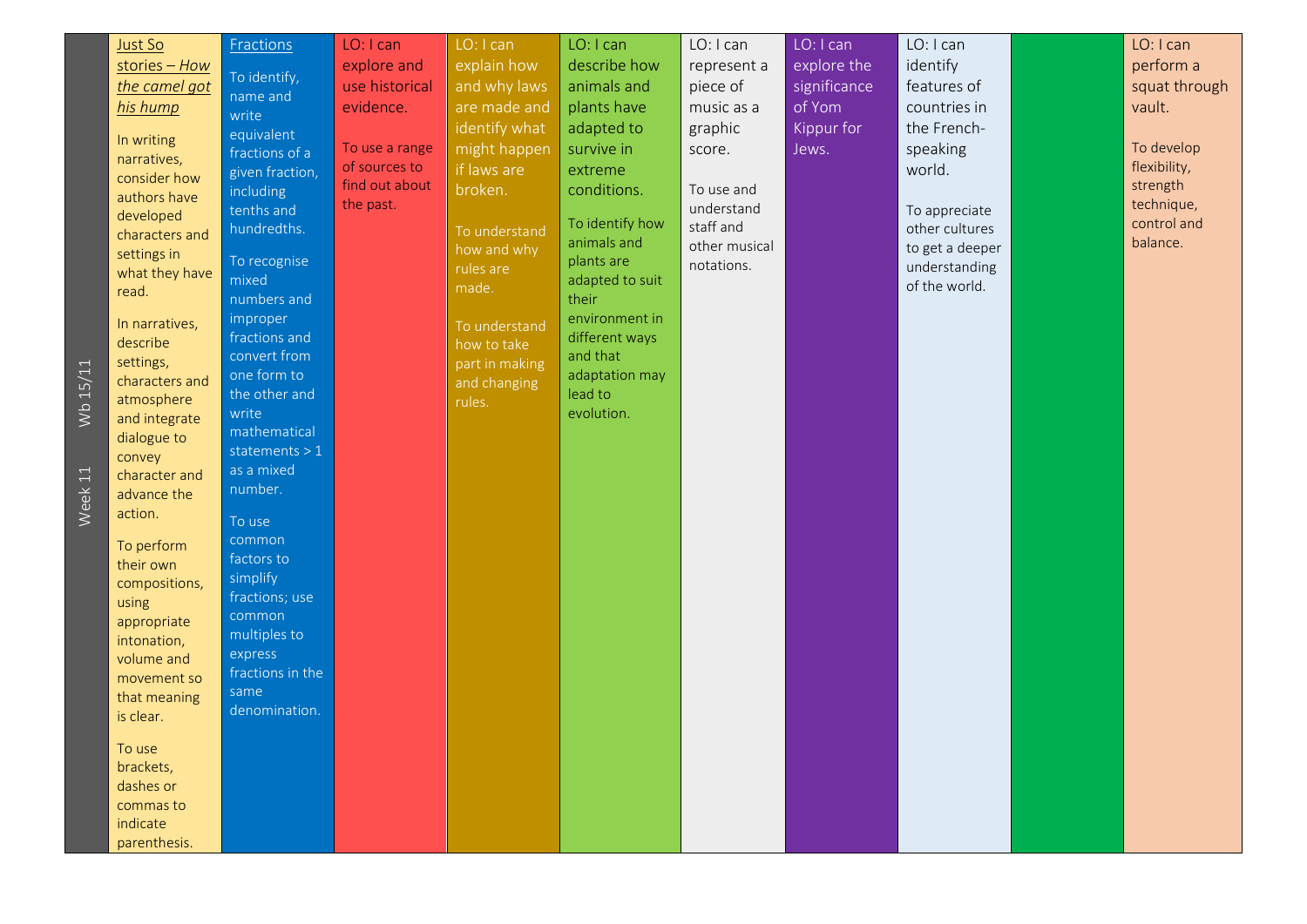| Just So<br>$stories - How$<br>the camel got<br>his hump<br>Objectives as<br>above | Fractions<br>To compare<br>and order<br>fractions<br>whose<br>denominators<br>are all<br>multiples of<br>the same<br>number. | LO: I can<br>explore a<br><b>Viking</b><br>longhouse.<br>To be able to<br>understand<br>how people<br>from different<br>periods of<br>history lived. | LO: I can<br>discuss the<br>terms<br>democracy<br>and human<br>rights in<br>relation to<br>local<br>government.<br>To understand | LO: I can<br>research and<br>present<br>evolutionary<br>information on<br>a specific<br>animal.<br>To identify how<br>animals and<br>plants are                                                                                                                                           | LO: I can a<br>create vocal<br>composition<br>based on a<br>picture.<br>To play and<br>perform in<br>solo and<br>ensemble<br>contexts, | LO: I can<br>explore what<br><b>Buddhists</b><br>believe about<br>forgiveness. | LO: I can<br>learn<br>weather<br>phrases.<br>To listen<br>attentively to<br>spoken<br>language and<br>show<br>understanding          | LO: I can use<br>layers and<br>spacers to<br>cover the<br>workings of<br>mechanisms<br>To select from<br>and use a<br>wider range of<br>tools and | LO: I can<br>perform a<br>round off.<br>To develop<br>flexibility,<br>strength<br>technique,<br>control and<br>balance. |
|-----------------------------------------------------------------------------------|------------------------------------------------------------------------------------------------------------------------------|------------------------------------------------------------------------------------------------------------------------------------------------------|----------------------------------------------------------------------------------------------------------------------------------|-------------------------------------------------------------------------------------------------------------------------------------------------------------------------------------------------------------------------------------------------------------------------------------------|----------------------------------------------------------------------------------------------------------------------------------------|--------------------------------------------------------------------------------|--------------------------------------------------------------------------------------------------------------------------------------|---------------------------------------------------------------------------------------------------------------------------------------------------|-------------------------------------------------------------------------------------------------------------------------|
| 22/11<br>$\frac{1}{2}$<br>$\mathcal{N}$ eek 12                                    | fractions,<br>including<br>fractions $> 1$ .                                                                                 |                                                                                                                                                      | any beliefs,<br>ideas or<br>practices that<br>harm others.                                                                       | environment in<br>different ways<br>and that<br>adaptation may<br>lead to<br>evolution.<br>To present<br>findings from<br>enquiries,<br>including<br>conclusions,<br>causal<br>relationships &<br>explanations of<br>and degrees of<br>trust in results,<br>in oral and<br>written forms. | playing<br>musical<br>instruments<br>with<br>increasing<br>accuracy,<br>fluency,<br>control and<br>expression.                         |                                                                                | responding.<br>To explore the<br>patterns of<br>sound and<br>language and<br>link the<br>spelling, sound<br>and meaning<br>of words. | practical tasks.<br>To apply their<br>understanding<br>of how to<br>strengthen,<br>stiffen and<br>reinforce more<br>complex<br>structures.        |                                                                                                                         |

 $\frac{1}{2}$  $\frac{1}{2}$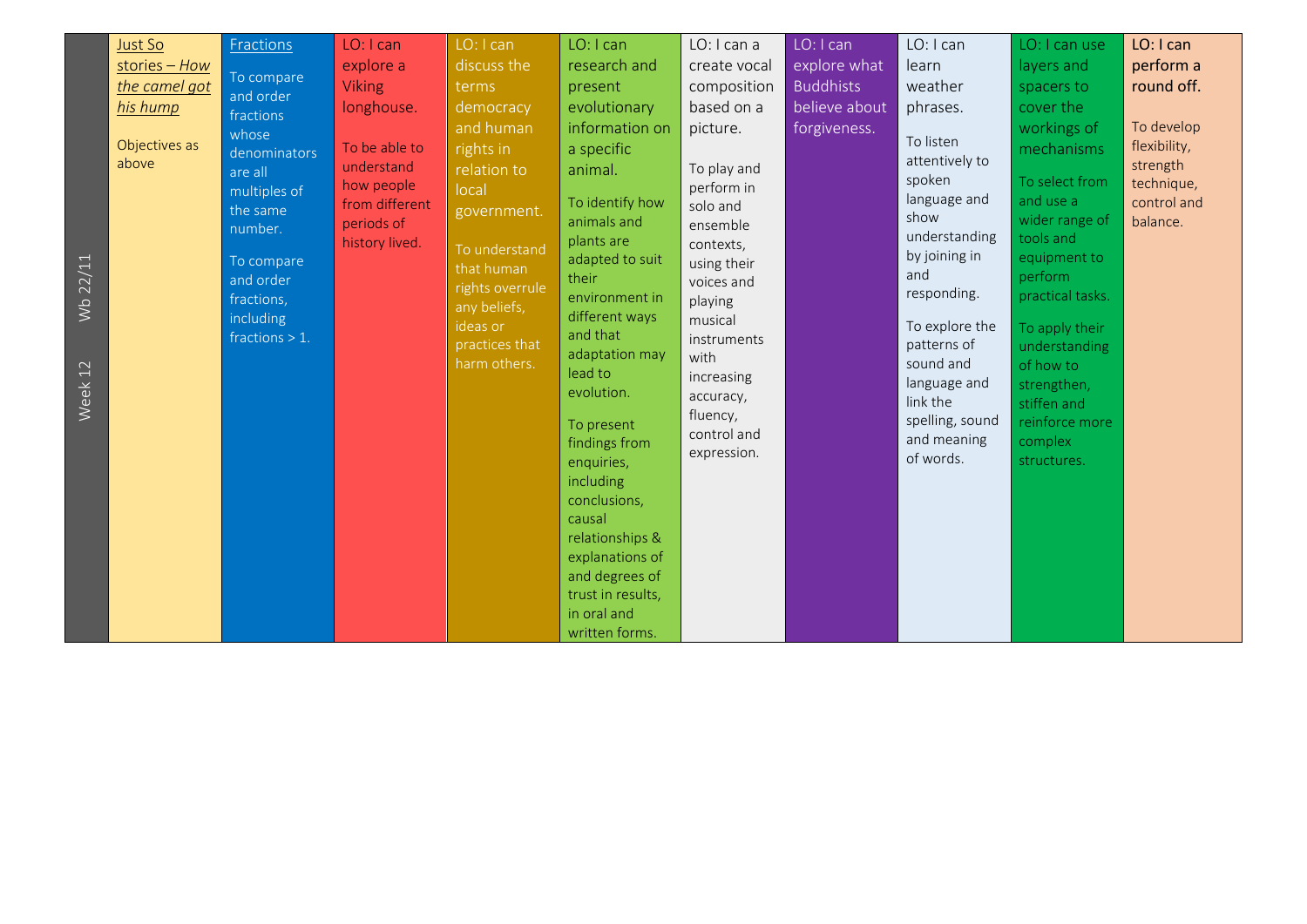| Wb 29/11<br>Week 13 | Just So<br>stories - How<br>the camel got<br>his hump<br>Objectives as<br>above | Fractions<br>To add and<br>subtract<br>fractions with<br>the same<br>denominator<br>and<br>denominators<br>that are<br>multiples of<br>the same<br>number.<br>To add and<br>subtract<br>fractions with<br>different<br>denominators<br>and mixed<br>numbers, using<br>the concept of<br>equivalent<br>fractions. | LO: I can<br>describe life<br>for a child in<br>the Viking<br>period.<br>To be able to<br>understand<br>how people<br>from different<br>periods of<br>history lived<br>and how<br>societies<br>adapted to<br>their<br>surroundings. | LO: I can<br>discuss the<br>terms<br>democracy<br>and human<br>rights in<br>relation to<br>national<br>government.<br>To learn about<br>the UN<br>declaration on<br>the Rights of<br>the Child.<br>To learn that<br>harmful<br>practices are<br>against British<br>law and in<br>contradiction<br>with human<br>rights. | LO: I can<br>research the<br>significance of<br>Darwin,<br>Wallace and<br>Anning's work.<br>To recognise<br>that living things<br>have changed<br>over time and<br>that fossils<br>provide<br>information<br>about living<br>things that<br>inhabited the<br>Earth millions of<br>years ago.<br>To identify<br>scientific<br>evidence that<br>has been used<br>to support or<br>refute ideas or<br>arguments. | LO: To<br>create a<br>piece of<br>music<br>inspired by a<br>single<br>colour.<br>To improvise<br>and compose<br>for a range of<br>purposes<br>using the<br>interrelated<br>dimensions of<br>music. | LO: I can<br>compare<br>forgiveness in<br><b>Buddhism</b><br>and Judaism. | LO: I can<br>investigate<br>climate data<br>from the<br>French-<br>speaking<br>world.<br>To respond to<br>written/spoken<br>language from<br>authentic<br>sources.<br>To read<br>carefully and<br>show<br>understanding<br>of phrases. | LO: I can use<br>layers and<br>spacers to<br>cover the<br>workings of<br>mechanisms<br>Objectives as<br>above | LO: I can plan<br>a sequence of<br>gymnastic<br>movements<br>that are<br>creatively<br>linked<br>together.<br>To develop<br>flexibility,<br>strength<br>technique,<br>control and<br>balance. |
|---------------------|---------------------------------------------------------------------------------|------------------------------------------------------------------------------------------------------------------------------------------------------------------------------------------------------------------------------------------------------------------------------------------------------------------|-------------------------------------------------------------------------------------------------------------------------------------------------------------------------------------------------------------------------------------|-------------------------------------------------------------------------------------------------------------------------------------------------------------------------------------------------------------------------------------------------------------------------------------------------------------------------|---------------------------------------------------------------------------------------------------------------------------------------------------------------------------------------------------------------------------------------------------------------------------------------------------------------------------------------------------------------------------------------------------------------|----------------------------------------------------------------------------------------------------------------------------------------------------------------------------------------------------|---------------------------------------------------------------------------|----------------------------------------------------------------------------------------------------------------------------------------------------------------------------------------------------------------------------------------|---------------------------------------------------------------------------------------------------------------|-----------------------------------------------------------------------------------------------------------------------------------------------------------------------------------------------|
|---------------------|---------------------------------------------------------------------------------|------------------------------------------------------------------------------------------------------------------------------------------------------------------------------------------------------------------------------------------------------------------------------------------------------------------|-------------------------------------------------------------------------------------------------------------------------------------------------------------------------------------------------------------------------------------|-------------------------------------------------------------------------------------------------------------------------------------------------------------------------------------------------------------------------------------------------------------------------------------------------------------------------|---------------------------------------------------------------------------------------------------------------------------------------------------------------------------------------------------------------------------------------------------------------------------------------------------------------------------------------------------------------------------------------------------------------|----------------------------------------------------------------------------------------------------------------------------------------------------------------------------------------------------|---------------------------------------------------------------------------|----------------------------------------------------------------------------------------------------------------------------------------------------------------------------------------------------------------------------------------|---------------------------------------------------------------------------------------------------------------|-----------------------------------------------------------------------------------------------------------------------------------------------------------------------------------------------|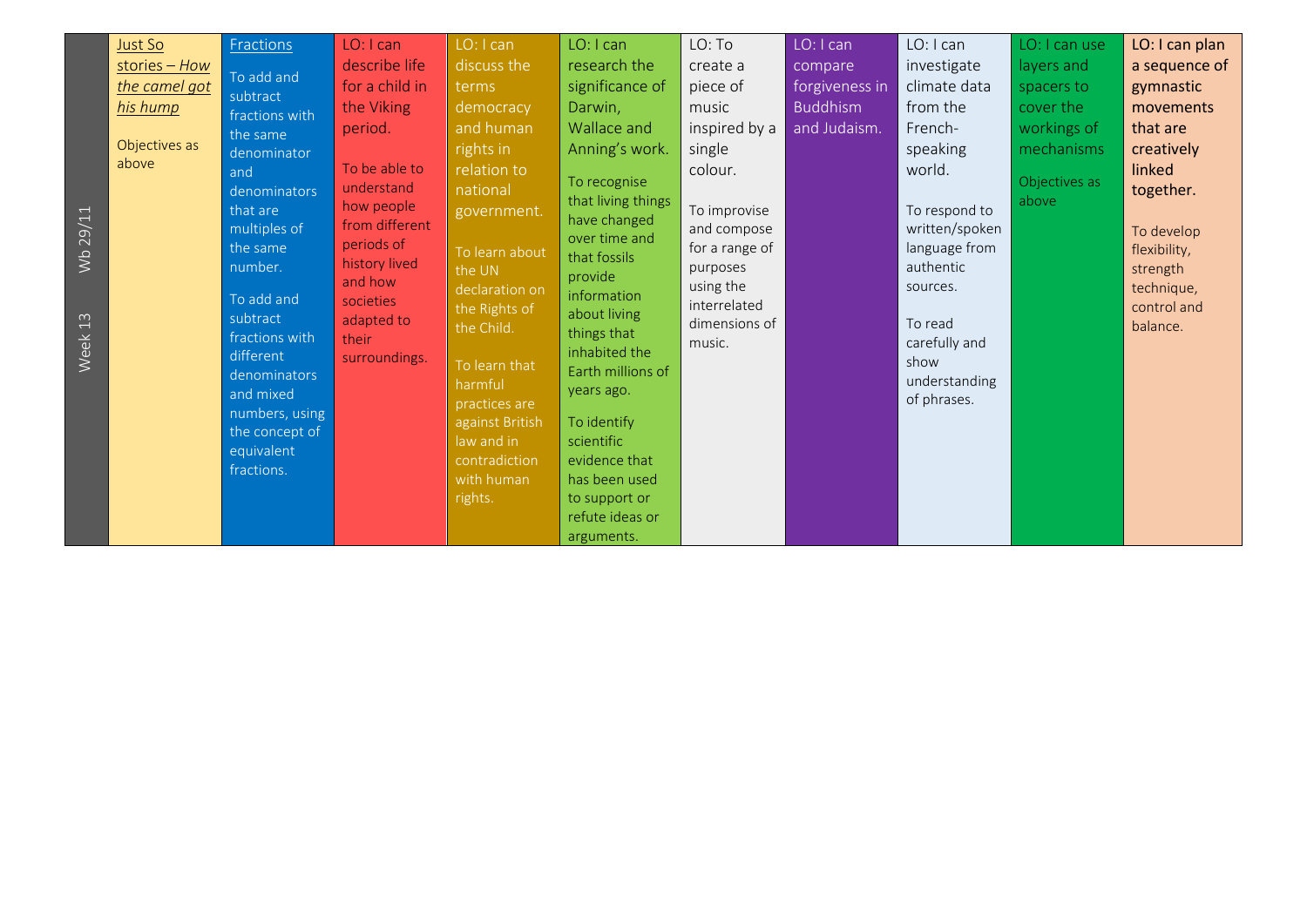| 6/12<br>$\frac{1}{2}$ | Poetry<br>To select<br>appropriate<br>grammar and<br>vocabulary,<br>understanding<br>how such<br>choices can<br>change and<br>enhance<br>meaning.<br>To perform<br>their own<br>compositions,             | Fractions<br>To multiply<br>proper<br>fractions and<br>mixed<br>numbers by<br>whole<br>numbers,<br>supported by<br>materials and<br>diagrams.<br>To multiply<br>simple pairs of<br>proper | LO: I can<br>research the<br><b>Viking</b><br>language and<br>alphabet.<br>To use a range<br>of sources to<br>find out about<br>the past. | LO: I can<br>investigate<br>what<br>charities and<br>volunteer<br>groups do<br>and how they<br>support the<br>community.<br>To learn about<br>different<br>groups/individ<br>uals that<br>support the | LO: I can<br>recognise how<br>living things<br>have changed<br>over time and<br>the role of<br>fossils as<br>evidence.<br>To recognise<br>that living things<br>have changed<br>over time and<br>that fossils<br>provide | LO: To work<br>as a group<br>to perform a<br>piece of<br>music.<br>To play and<br>perform in<br>solo and<br>ensemble<br>contexts,<br>using their<br>voices and<br>playing<br>musical | LO: I can<br>create and<br>explain a<br>symbol for<br>forgiveness. | LO: I can ask<br>and answer<br>questions<br>about<br>different<br>countries in<br>the French-<br>speaking<br>world.<br>To present<br>information<br>and ideas<br>orally. | LO: I can<br>create a high-<br>quality<br>product<br>suitable for a<br>target user.<br>To select from<br>and use a<br>wider range of<br>materials and<br>components<br>according to<br>the functional<br>properties and | LO: I can<br>perform a<br>gymnastics<br>sequence.<br>To develop<br>flexibility,<br>strength<br>technique,<br>control and<br>balance.<br>To compare<br>their<br>performances |
|-----------------------|-----------------------------------------------------------------------------------------------------------------------------------------------------------------------------------------------------------|-------------------------------------------------------------------------------------------------------------------------------------------------------------------------------------------|-------------------------------------------------------------------------------------------------------------------------------------------|-------------------------------------------------------------------------------------------------------------------------------------------------------------------------------------------------------|--------------------------------------------------------------------------------------------------------------------------------------------------------------------------------------------------------------------------|--------------------------------------------------------------------------------------------------------------------------------------------------------------------------------------|--------------------------------------------------------------------|--------------------------------------------------------------------------------------------------------------------------------------------------------------------------|-------------------------------------------------------------------------------------------------------------------------------------------------------------------------------------------------------------------------|-----------------------------------------------------------------------------------------------------------------------------------------------------------------------------|
| Week 14               | using<br>appropriate<br>intonation,<br>volume and<br>movement so<br>that meaning<br>is clear.<br>To use a<br>thesaurus.<br>To use<br>commas to<br>clarify meaning<br>or avoid<br>ambiguity in<br>writing. | fractions,<br>writing the<br>answer in its<br>simplest form.<br>To divide<br>proper<br>fractions by<br>whole<br>numbers.                                                                  |                                                                                                                                           | local<br>community.<br>To learn about<br>the role of<br>voluntary,<br>community<br>and pressure<br>groups.                                                                                            | information<br>about living<br>things that<br>inhabited the<br>Earth millions of<br>years ago.<br>To identify<br>scientific<br>evidence that<br>has been used<br>to support or<br>refute ideas or<br>arguments.          | instruments<br>with<br>increasing<br>accuracy,<br>fluency,<br>control and<br>expression.                                                                                             |                                                                    | To ask and<br>answer<br>questions.                                                                                                                                       | aesthetic<br>qualities.<br>To evaluate<br>their ideas and<br>products<br>against their<br>own design<br>criteria and<br>consider the<br>views of others<br>to improve<br>their work.                                    | with previous<br>ones and<br>demonstrate<br>improvement to<br>achieve their<br>personal best.                                                                               |